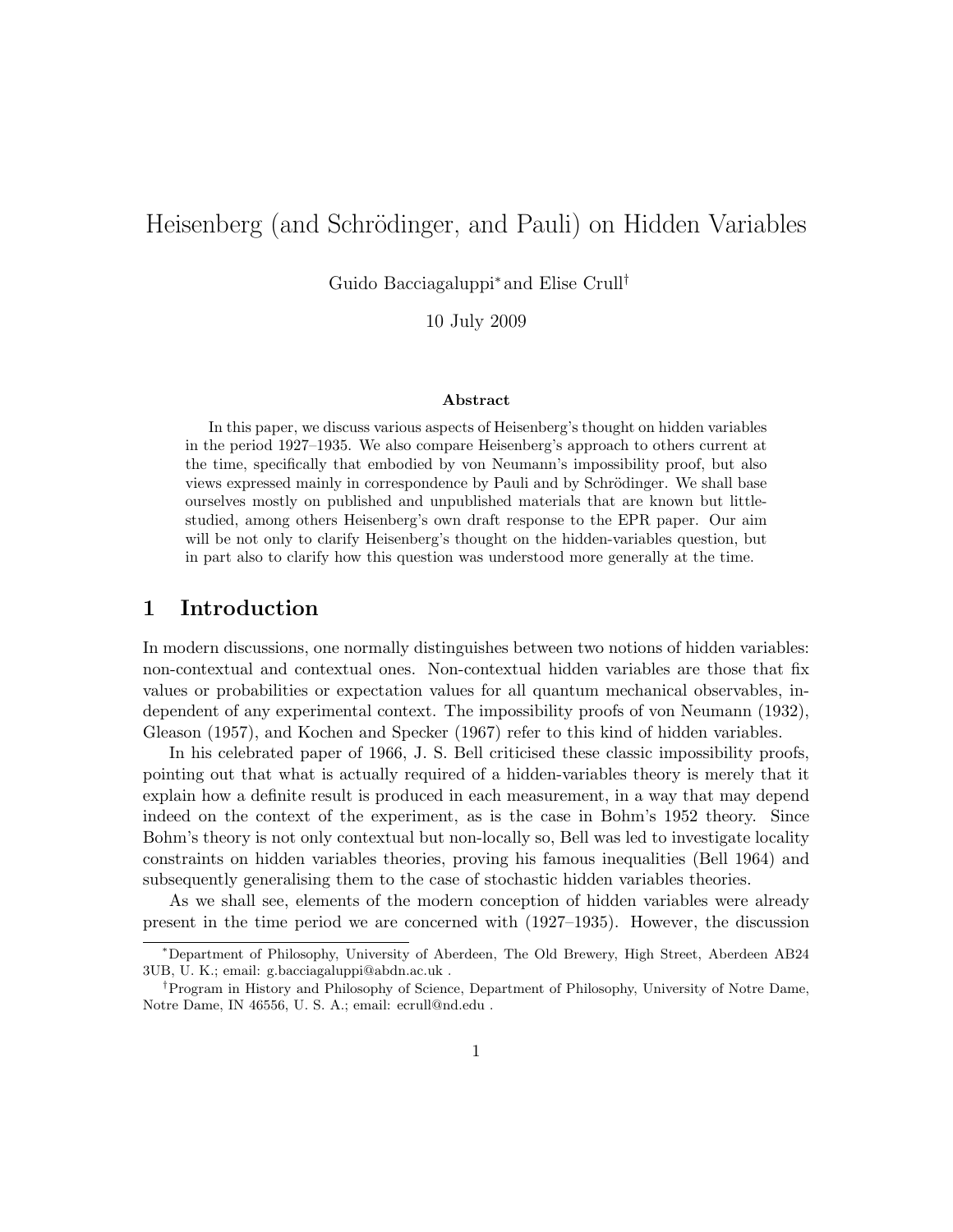in this period was often in terms of whether quantum mechanical particles admitted of a more complete description, in which both positions and momenta (and other classical variables) had definite values, which furthermore evolved deterministically. We shall use the term 'hidden variables' as a blanket to denote both the current understanding of hidden variables theories and earlier discussions. Our aim will be to clarify at least in part how these questions were understood in this earlier period.

We first discuss various aspects of Heisenberg's thought on hidden variables up to 1935: in particular, the tension Heisenberg sees between hidden variables and interference effects, and the role of the movability of the cut between observer and observed. We then compare Heisenberg's approach to others current at the time, specifically that embodied by von Neumann's impossibility proof, but also views expressed mainly in correspondence by Pauli and especially Schrödinger. We shall base ourselves mostly on published and unpublished materials that are known but little-studied, among others Heisenberg's own draft response to the paper by Einstein, Podolsky and Rosen (1935, henceforth EPR).<sup>1</sup>

### 2 Heisenberg's early views

In this section, we discuss two aspects of Heisenberg's views that we consider central to his thought on hidden variables, namely: his views on indeterminism as set out in particular in correspondence with Einstein in 1927, and his views on interference as set out in particular in his joint report with Born at the 1927 Solvay conference. For more details on both (especially the latter), see Bacciagaluppi (2008) and Bacciagaluppi and Valentini (2009).

### 2.1 The 1927 Heisenberg-Einstein correspondence

In May 1927, Einstein had proposed what in retrospect appears to be an alternative version of pilot-wave theory. This theory was described in a talk to the Prussian Academy of Sciences,<sup>2</sup> but Einstein withdrew the paper from publication. Heisenberg had heard of the paper and wrote to Einstein about it (it is unlikely that he ever saw a copy, though). Of this correspondence, two letters survive, both from Heisenberg to Einstein,<sup>3</sup> and the second of these letters spells out precisely Heisenberg's arguments against hidden variables, or more precisely why Heisenberg believes indeterminism is 'necessary, not just consistently possible'.

<sup>&</sup>lt;sup>1</sup>All original translations are ours.

<sup>&</sup>lt;sup>2</sup>'Bestimmt Schrödingers Wellenmechanik die Bewegung des Systems vollständig oder nur im Sinne der Statistik?', Albert Einstein Archive 2–100.00 (in German); currently available on-line at http://www.alberteinstein.info/db/ViewDetails.do?DocumentID=34338 . See also Belousek (1996) and Holland (2005).

<sup>3</sup>Heisenberg to Einstein, 19 May and 10 June 1927, Albert Einstein Archive 12–173.00 and 12–174.00 (both in German).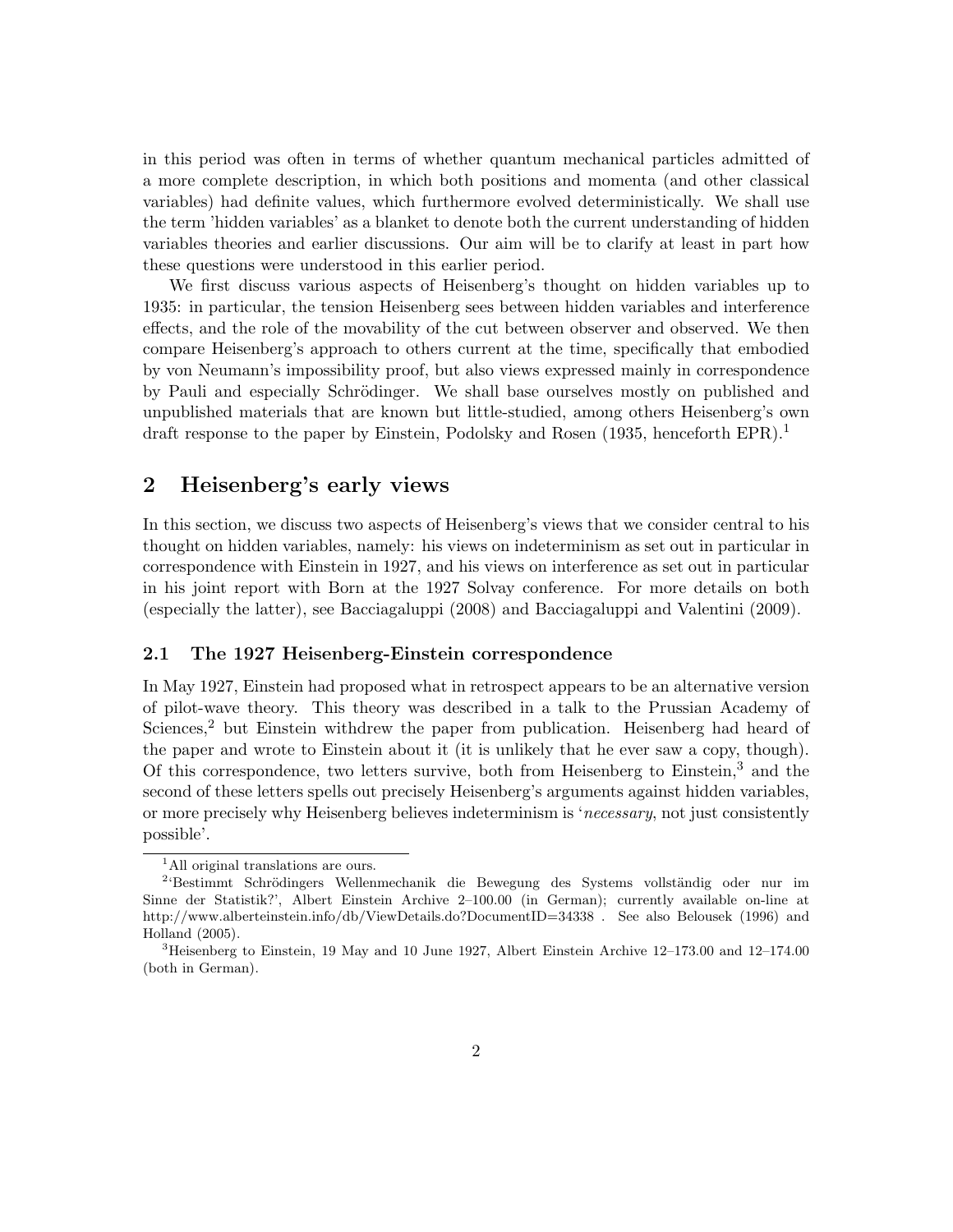Heisenberg's argument is based on the consideration of electron diffraction. Heisenberg imagines free electrons impinging on a grating with spacing comparable to their de Broglie wavelength. If these electrons indeed have trajectories and if they behave like particles, i.e. interact via short-range interactions,<sup>4</sup> then it would be possible for a small obstacle placed at some point along the grating to deflect the electron in an arbitrary direction. However, the electron is deflected only in the discrete directions that depend on the global properties of the grating, thereby giving rise to the observed interference pattern. As Heisenberg notes, the only way to have the direction of scattering depend on the features of the grating other than where the particle hits it, is to make the trajectory of the particle depend on the associated wave rather than on particle-like short-range interactions. But in Heisenberg's opinion that would amount to giving up the notion of a 'particle'.

The essence of the argument as we see it is that the existence of hidden variables (here in the sense of deterministic trajectories) will suppress interference effects, and is thus incompatible with the predictions of quantum mechanics. We shall see this core idea repeatedly in what follows.

#### 2.2 Born and Heisenberg's Solvay report

The 1927 Solvay conference was the fifth in the celebrated series of conferences funded by the Belgian industrialist and philanthropist Ernest Solvay and organised for the most part through the untiring energy of H. A. Lorentz. The 1927 conference was particularly important in the discussions about the foundational status of quantum mechanics. In particular, de Broglie presented his pilot-wave theory in detail, but failed to convince his 'mainstream' colleagues of its merits, Schrödinger and (jointly) Born and Heisenberg presented their still quite opposing views on wave mechanics and quantum mechanics, respectively, and in the sidelines Bohr and Einstein engaged in informal discussions that have become famous in their own right.<sup>5</sup>

Born and Heisenberg's (1928) report contains arguably the most detailed presentation of the statistical interpretation of quantum mechanics. Until this report, the most explicit presentation of the statistical interpretation of quantum theory was that given in Born's paper on the adiabatic theorem (1926), which lacks, however, a separate discussion of interference; and this is the crucial point where the report by Born and Heisenberg goes further, with a treatment of interference that is quite remarkable.

<sup>&</sup>lt;sup>4</sup>As suggested by the anonymous referee, this can be understood as a kind of locality requirement. Note, however, that while locality considerations in the case of two entangled particles are very powerful (as shown by Bell's theorem), in the case of one particle these considerations are a double-edged sword. Indeed, Einstein at the fifth Solvay conference (October 1927) used locality considerations in a one-particle, single-slit diffraction setup to argue for the existence of trajectories (Bacciagaluppi and Valentini 2009, pp. 486–488).

<sup>&</sup>lt;sup>5</sup>A translation of the proceedings of the conference and an extended analysis of their significance is given in Bacciagaluppi and Valentini (2009). Page references are to the on-line draft of this translation. The Bohr-Einstein exchange is described in Bohr (1949).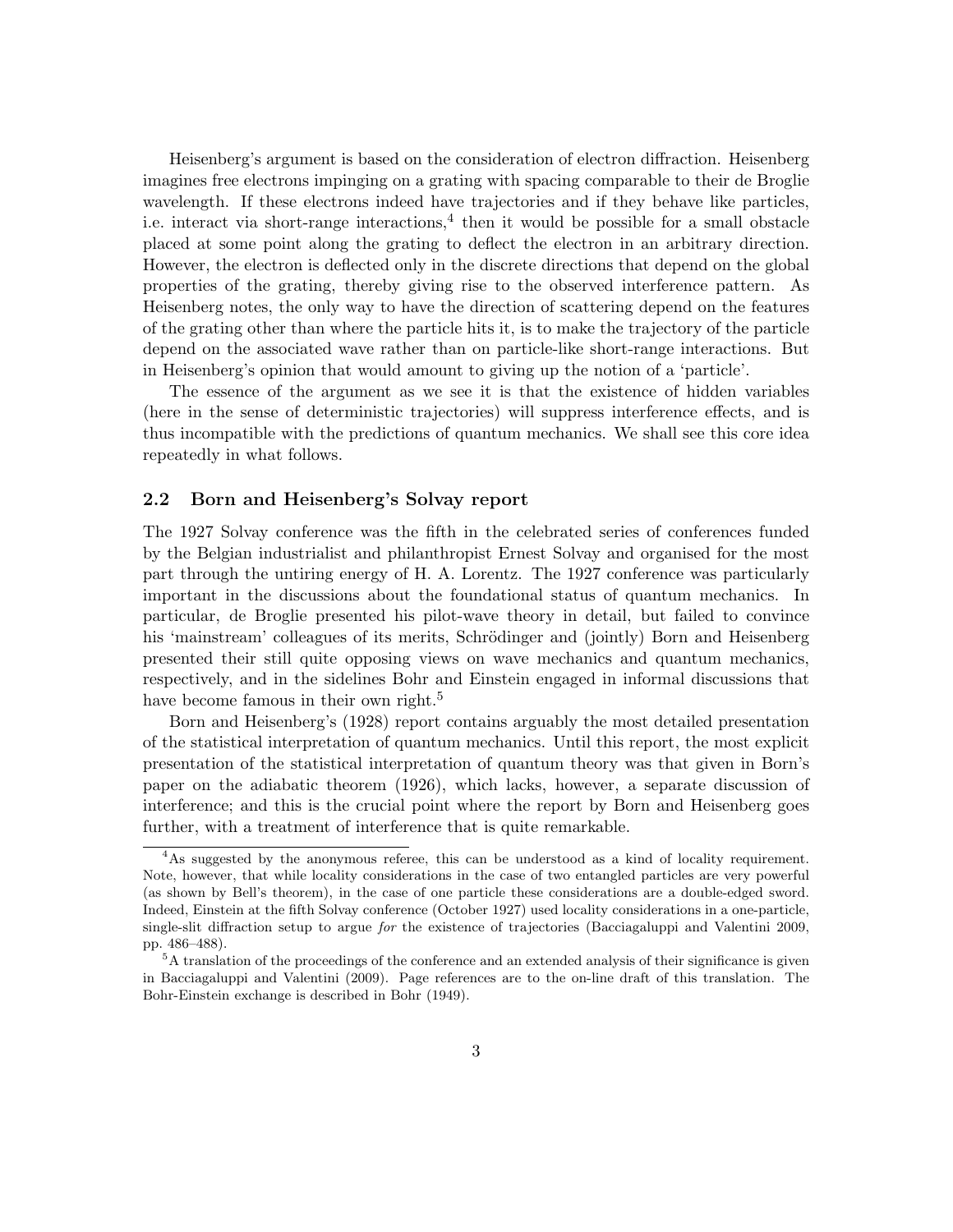Born and Heisenberg (p. 423) consider an atom that is initially in a superposition of energy states  $\psi_n(x)$ , with coefficients  $c_n(0) = |c_n(0)| e^{i\gamma_n}$  and eigenvalues  $E_n$ . Under the Schrödinger equation the coefficients evolve as

$$
c_n(t) = \sum_m S_{nm}(t)c_m(0) .
$$
 (1)

As in Born's paper, Born and Heisenberg point out that, in the special case where  $c_m(0)$  =  $\delta_{mk}$  for some k, we have  $|c_n(t)|^2 = |S_{nk}(t)|^2$ , and one can interpret  $|S_{nk}(t)|^2$  as a transition probability. Consequently, 'the  $|c_n(t)|^2$  must be the state probabilities' (p. 424).

At this point, however, Born and Heisenberg recognise a 'difficulty of principle' (p. 424), which is precisely that for an initial superposition of energy states the final probability distribution is given by

$$
|c_n(t)|^2 = \left| \sum_m S_{nm}(t) c_m(0) \right|^2, \tag{2}
$$

as opposed to

$$
|c_n(t)|^2 = \sum_m |S_{nm}(t)|^2 |c_m(0)|^2 . \tag{3}
$$

This 'theorem of the interference of probabilities' in Born and Heisenberg's words appears to contradict what 'one might suppose from the usual probability calculus' (p. 424).

Born and Heisenberg then make a remarkable statement (pp. 424–425):

[...] it should be noted that this 'interference' does not represent a contradiction with the rules of the probability calculus, that is, with the assumption that the  $|S_{nk}|^2$  are quite usual probabilities. In fact, [...] [(3)] follows from the concept of probability [...] when and only when the relative number, that is, the probability  $|c_n|^2$  of the atoms in the state n, has been *established* beforehand experimentally. In this case the phases  $\gamma_n$  are unknown in principle, so that  $[(2)]$  then naturally goes over to  $[(3)]$  [...].

What Born and Heisenberg say here is that the expressions  $|S_{nk}|^2$  denote 'usual' transition probabilities irrespectively of whether they appear in (2) or in (3). Instead, the reason for the failure of (3) to hold in general is that the expressions  $|c_m|^2$  are not always state probabilities, because the state probabilities themselves are not always well-defined (cf. Bacciagaluppi and Valentini 2009, pp. 175–176). If the state probabilities are well-defined (namely if the energy has been measured, in general non-selectively), then one can calculate them at future times using (3). The truth of this conditional statement, however, is not affected if the state probabilities are not well-defined.

A few remarks are in order. First of all, this treatment of the law of total probability is analogous to Heisenberg's famous discussion of the 'law of causality' in his uncertainty paper: the law is again a conditional statement, which remains true although the state of the system is defined in fact only to within the accuracy given by the uncertainty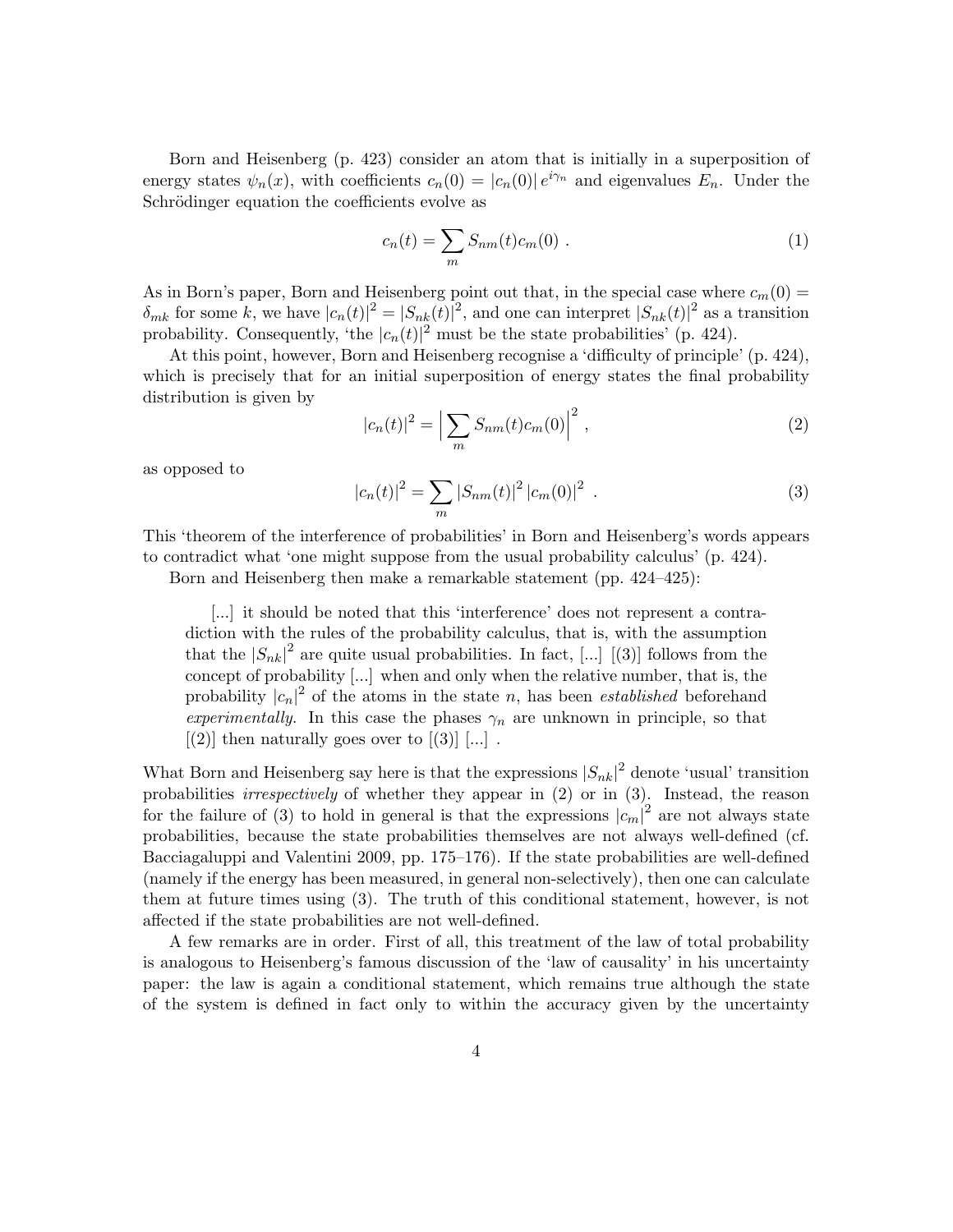principle. In Heisenberg's own words: '[...] in the sharp formulation of the law of causality, "If we know the present exactly, we can calculate the future", it is not the consequent that is wrong, but the antecedent. We cannot in principle get to know the present in all determining data' (Heisenberg 1927, p. 197).<sup>6</sup>

Second, note that what Born and Heisenberg mean by 'usual' transition probabilities bears some resemblance to the notion of potentialities or propensities familiar from the philosophy of probability starting in the 1950s (e.g. Popper 1959). Indeed, Born and Heisenberg's transition probabilities are well-defined even when there is no value could make a transition. They are like some probabilistic 'field of force', existing independently of the presence of a 'test particle'.<sup>7</sup>

Third, note also that in this discussion (as well as in Heisenberg's uncertainty paper) stationary states no longer have a privileged status per se, but only acquire it through the experimental context.

Finally, and crucially for our purposes, we see again the idea that the existence of hidden values would destroy interference, but the mechanism for this is now made more explicit than in Heisenberg's 1927 letter to Einstein. Indeed, since the transition probabilities  $|S_{nk}|^2$  are 'usual' probabilities, we necessarily have that if (a distribution of) values for the energy were well-defined, the interference formula (2) would cease to hold, and would go over to (3). Born and Heisenberg explain interference precisely through the absence of any 'hidden' values for the energy.

We now move on to a further stage of development of Heisenberg's ideas.

### 3 Heisenberg's 1935 response to EPR

Immediately following the publication of the EPR paper in the spring of 1935, Pauli wrote to Heisenberg and suggested that Heisenberg develop his own response to EPR—despite the fact that Bohr was already working on a response. The implication was that Heisenberg, as Pauli well knew, would provide a rather different argument in defense of quantum mechanics (or against the possibility of ever rendering it 'complete', as Einstein, Podolsky and Rosen desired) than the strategy Bohr would likely employ.

Heisenberg took up Pauli's suggestion. On 2 July, he wrote to Pauli: 'Since [Bohr's] reply is very different from the thoughts that one might express in connection with the "cut", I am actually still eager to write something about the cut in line with your suggestion' (Pauli 1985, p. 408). And that is precisely what he does, enclosing with the letter to Pauli a draft of his response to EPR titled: 'Ist eine deterministische Ergänzung der Quantenmechanik möglich?' This paper would never be published, save for a transcription, in German, in the multi-volume collection of Pauli's scientific correspondence (Pauli 1985,

 $6$ On Heisenberg's treatment of the 'law of causality', see also Beller (1999), pp. 110–113.

<sup>&</sup>lt;sup>7</sup>Note that in later years, Heisenberg expressed explicitly a view of quantum probabilities in terms of propensities (Heisenberg 1958, esp. Chapter III).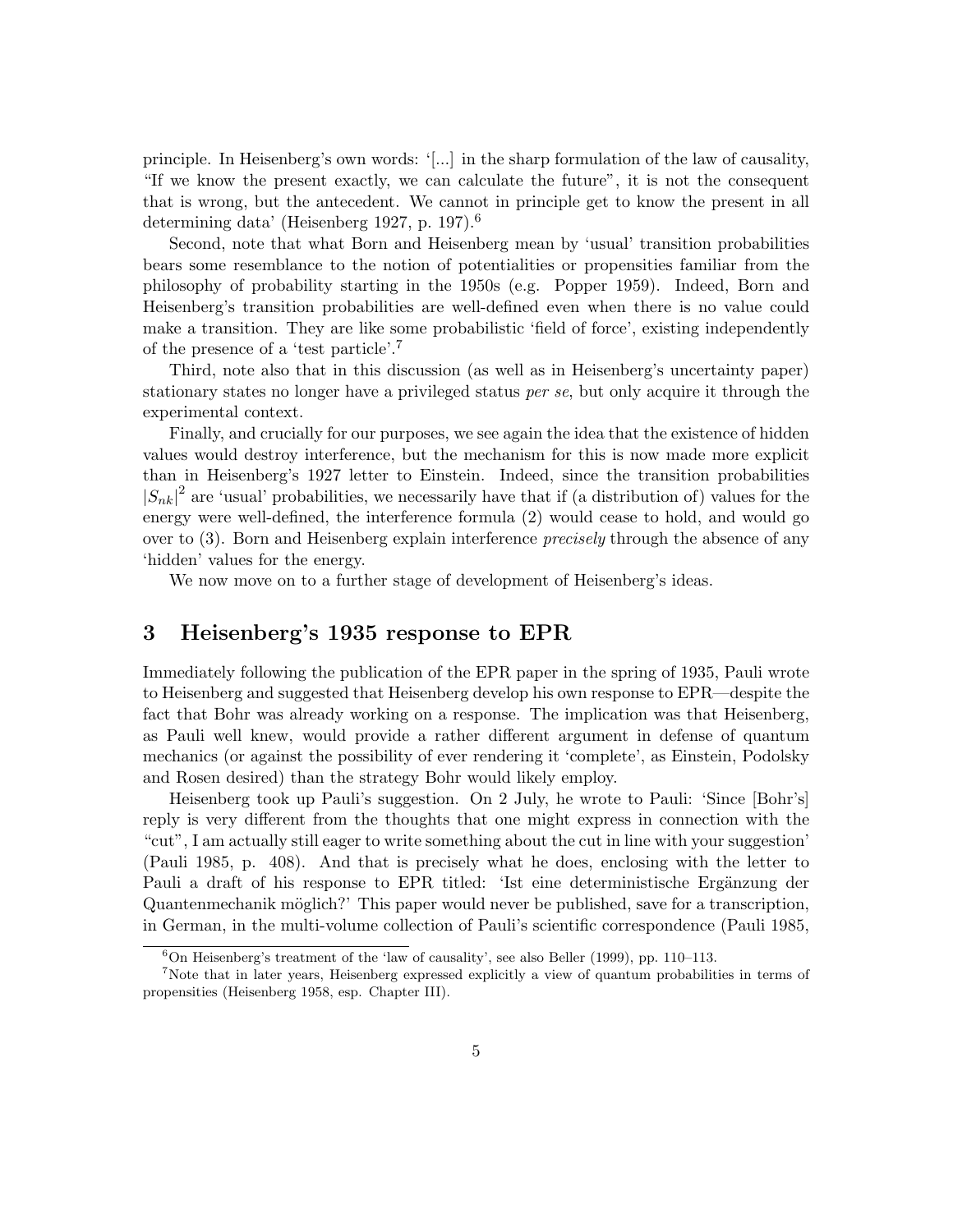pp.  $409-418$ ).<sup>8</sup>

As promised, Heisenberg's draft takes the cut argument as central. Although Heisenberg had spoken of the 'cut' several times in the years prior to 1935 and would continue to use this specific argument in writings and lectures afterward, it is within his response to the EPR paper that we find the most carefully laid-out and detailed instance of it. The general idea is to demonstrate the 'incompletability' of quantum mechanics through the necessary conceptual divide between the observer and the observed—this divide being referred to as the 'Schnitt', or cut, between those parts of a system to be treated classically, and those to be treated quantum mechanically. Furthermore, it is within the wider context of Heisenberg's cut argument (as presented in his 1935) that his fullest argument against the possibility of hidden variables is situated.

Briefly, the structure of the 1935 draft is as follows: after a few introductory remarks reminding the reader of the assumptions of quantum mechanics and its basic formalism, Heisenberg introduces the cut argument, whose two main components we discuss below. After the cut argument is explained, Heisenberg segues to a consideration of the possibility of hidden variables, and ends the essay with a discussion of observational context.

Although we shall not focus on Heisenberg's remarks regarding the latter topic, it is worth noting that in addressing it, Heisenberg states that the statistical element in quantum mechanics is a necessary consequence of the discontinuity arising from the switch from one observational context to another 'in the Bohrian sense "complementary"' one.

#### 3.1 The cut argument

As alluded to above, Heisenberg developed versions of his cut argument in various places prior to and after 1935. In the Chicago lectures (delivered in the spring of 1929), Heisenberg presents aspects of the cut argument in conjunction with a discussion of interference that parallels his discussion with Born in the 1927 Solvay report.<sup>9</sup> In 1934 Heisenberg gave a lecture in Hannover for a gathering of the Gesellschaft deutscher Naturforscher und Arzte titled 'Wandlungen in den Grundlagen der exakten Naturwissenschaft in jüngster Zeit' (Heisenberg 1949, pp. 7–21). Within this lecture, Heisenberg mentions the impossibility of completing quantum mechanics based on considerations relating to the cut. While he does present many of the claims that would later become central to his cut argument as presented in his (1935), he does little in the way of arguing for these claims. Likewise, in a lecture given by Heisenberg at the University of Vienna in November of 1935, 'Prinzipielle Fragen der modernen Physik' (Heisenberg 1949, pp. 35–46), he mentions again the basic elements of the cut argument, and adds a presentation of the thought experiment (involving

<sup>&</sup>lt;sup>8</sup>We are currently preparing a translation of this manuscript, as well as correcting various transcription errors. Heisenberg's manuscript can be viewed in the Archive for the History of Quantum Physics, microfilm 45, section 11 (in German).

 ${}^{9}$ Cf. chapter 4 in his (1930). Although in this treatment Heisenberg evidently thinks these two issues are connected, he does not make the connection explicit.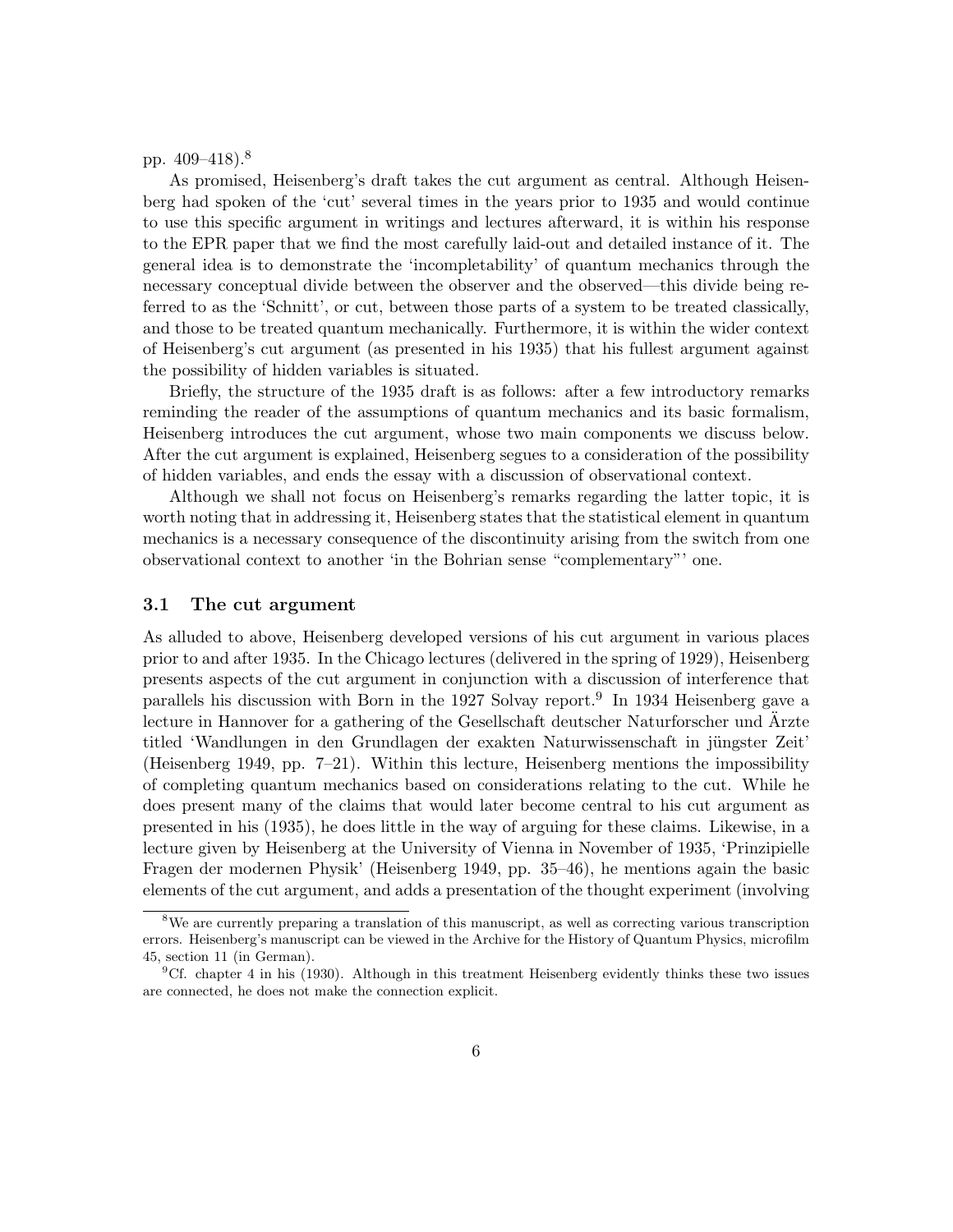the refraction of an  $\alpha$ -particle) he had described in his 1927 letter to Einstein. As we shall see, Heisenberg's 1927 argument for the impossibility of hidden variables functions as part of his wider arguments involving the cut. Before getting to the question of hidden variables, then, let us first see how Heisenberg presents the cut argument in his 1935 draft.

Discussion of the cut contains two main components: the claim that the placement of the cut is arbitrary, and the claim that the statistical element can only appear at the place of the cut. Each claim is argued for separately by Heisenberg in his 1935.

Heisenberg argues for the first claim (arbitrary placement of the cut) by imagining the different components of an experimental apparatus: the atomic system A to be measured, a chain of measuring devices  $B, C$ , etc., and the observer. He then claims that the probability for registering a specific reaction in the process of measurement is independent of the placement of the cut, except for considerations related to the sensitivity of the measuring devices.

Three different scenarios are considered to demonstrate this point: a case in which (i) the cut is located between atomic system A and the first measuring device  $B$ , (ii) the cut is located beyond B yet before  $C$ , in which case C is considered as the measuring device, and (iii) the cut is located at any other point beyond device  $C$  (yet not beyond the observer).

In case (i), the atomic system  $A$  is of course treated quantum mechanically while measuring device  $B$  is treated classically. Heisenberg thus assigns the time-dependent wavefunction  $\psi_A(q_A, t)$  to the processes of system A. It follows that the probability that the coordinates  $q_A$  of system A will assume the particular value  $q'_A$  at the time of interaction between the atomic system and the measuring device  $t'$  is given by  $|\psi_A(q'_A, t')|^2$ .

In case (ii), the atomic system and the device  $B$  are treated quantum mechanically as the composite system  $A + B$ , and the other side of the cut contains the new measuring device  $C$ , again treated classically. Here Heisenberg must demonstrate that the probability of B showing the specific value  $q'_A$  upon interaction with the system A corresponds to the probability given in case (i). Prior to any interaction between  $A$  and  $B$ , the wavefuction of the ensemble is given by the product of the undisturbed individual wavefunctions:  $\psi_A(q_A, t) \cdot \psi_B(q_B, t)$ . Now, write  $H_A$  for the Hamiltonian of system A,  $H_B$  for that of system  $B$ , and  $H_{AB}$  for the interaction Hamiltonian. Schrödinger's equation for this system is then given as follows:

$$
\left(\frac{\hbar}{i}\frac{d}{dt} + H_A + H_B\right)\psi(q_A, q_B, t) = -H_{AB}\psi(q_A, q_B, t) . \tag{4}
$$

As Heisenberg states, at  $t = t'$  the state  $\psi(q_A, q_B, t)$  is given by the product of the undisturbed wavefunctions,  $\psi_A(q_A, t') \cdot \psi_B(q_B, t')$ . Furthermore, since  $H_{AB}$  is zero other than for  $q_A = q'_A$ , the right-hand side of (4) becomes  $-H_{AB}\psi_A(q'_A, t')\psi_B(q_B, t')$ . Heisenberg then states without proof that the solution to the Schrödinger equation has the form

$$
\psi(q_A, q_B, t) = \psi_A(q_A, t)\psi_B(q_B, t) + \psi_A(q'_A, t')\varphi(q_A, q_B, t, t'),
$$
\n(5)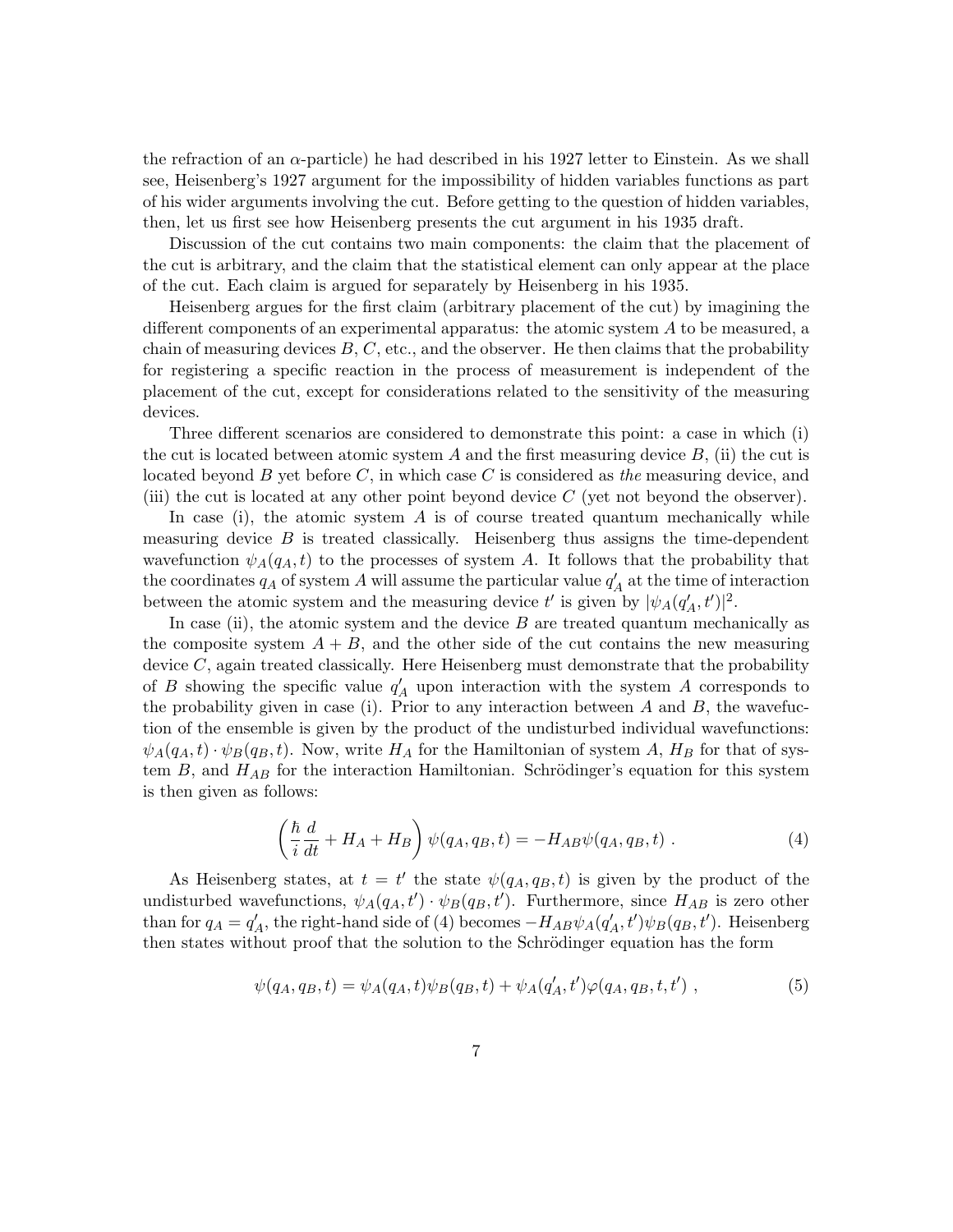where  $\varphi(q_A, q_B, t, t')$  is independent of the state of system A before  $t = t'$ .

Heisenberg then claims that the probability for  $B$  to obtain the particular result  $q'_A$  in the measurement of the coordinate  $q_A$  of system A at time  $t'$  is given by

$$
\int dq_A dq_B |\psi_A(q'_A, t')\varphi(q_A, q_B, t, t')|^2 = |\psi_A(q'_A, t')|^2 \int dq_A dq_B |\varphi(q_A, q_B, t, t')|^2 , \qquad (6)
$$

which is proportional to the probability outcome of case (i).

In case (iii), where the cut is removed beyond any number of measuring devices, the calculation is essentially the same as in case (ii). Given these three cases, which exhaust all possible locations of the cut, Heisenberg is able to conclude that the predictions of quantum mechanics regarding a specific measurement outcome are the same irrespective of the placement of the cut (up to a factor depending on the sensitivity of the measuring instruments).

An important qualification is mentioned here by Heisenberg: the placement of the cut is not completely arbitrary—for the measuring device  $B$  could be a microscopic system that always needs to be considered on the quantum mechanical side of the cut. Thus, while the cut can be removed arbitrarily far in the direction of the observer, it cannot be removed arbitrarily far in the direction of the measured system.

There are problems with Heisenberg's proof of the arbitrariness of the placement of the cut. For instance, without also considering the sensitivity of the measurement in case (i), Heisenberg cannot show that the probabilities for registering the outcome are the same in both cases (i) and (ii). Furthermore, (6) is presumably meant as an instance of the standard Born rule, which assumes that the two terms in (5) are orthogonal. But that is inconsistent with the normalisation of the wavefunction, because the first term is already normalised. For our purposes, however, these problems are not essential.<sup>10</sup>

The second component of the cut argument is Heisenberg's claim that the statistical element can only appear at the location of the cut. His reasoning here is quite simple: on the quantum mechanical side of the cut, we consider a wavefunction that evolves univocally given initial values and is thus determinate, and on the classical side of the cut the properties of the system can of course be treated without appeal to statistics and the description is equally determinate. Thus, it must be at the place of the cut that the statistical element enters into our consideration of such a system.

Heisenberg does not provide an explicit conclusion based on these two elements of the cut argument in his 1935, nor indeed in any of his presentations of this argument. Instead, both in his Vienna lecture and in his 1935 draft (as we shall see) Heisenberg simply illustrates the point with his thought experiment from the letter to Einstein in 1927. We interpret the argument to be as follows: in order to be rid of the statistical elements and thereby provide a deterministic completion of quantum mechanics, one must

 $10<sup>10</sup>$  A rigorous version of the arbitrary placement of the cut can be proved, along the lines of von Neumann's discussion in chapter VI of his (1932), or more generally, apply standard decoherence arguments.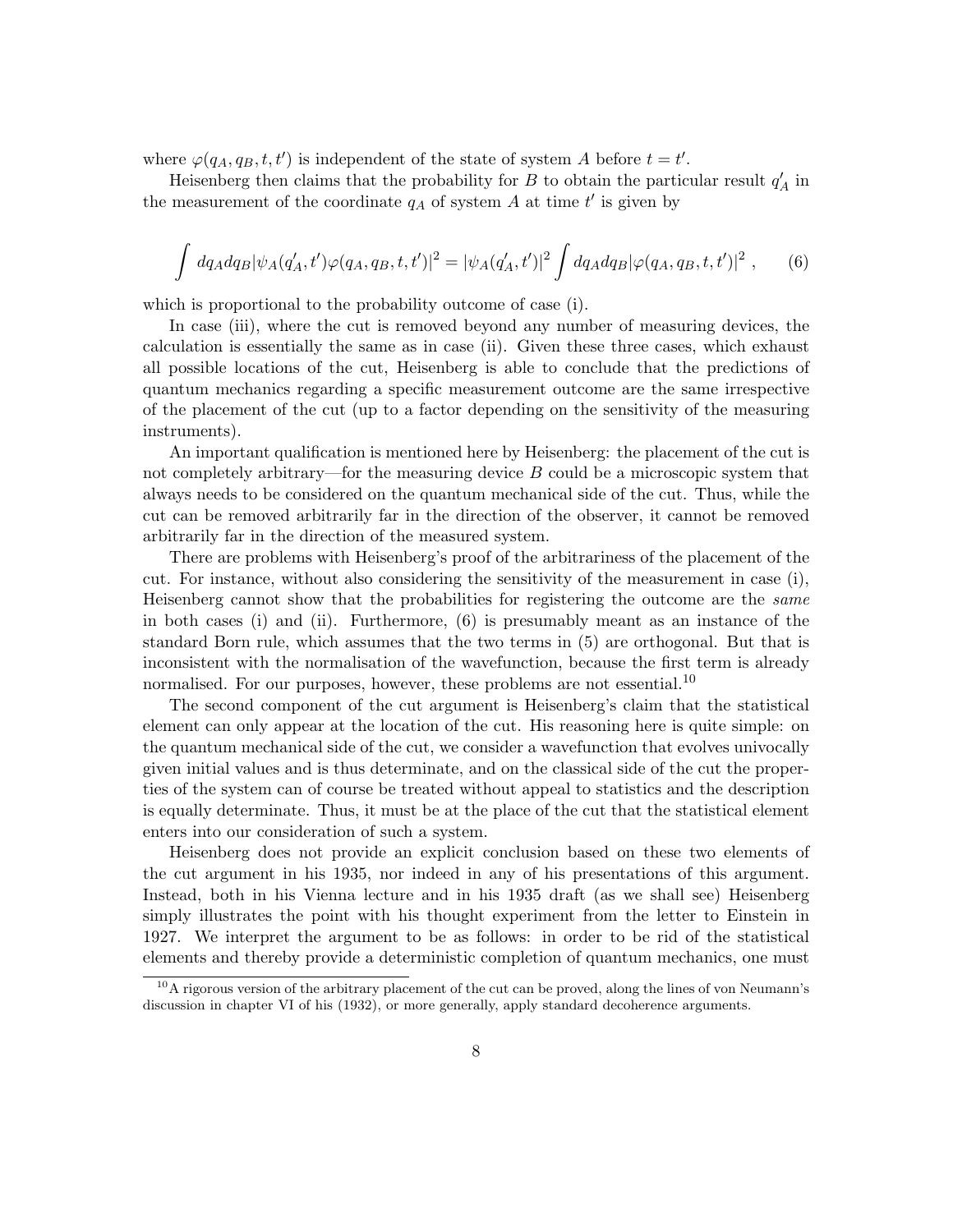introduce hidden variables to describe the system's evolution across the cut. Since the position of the cut is arbitrary, one can imagine a scenario in which the cut is removed to some point beyond the measuring apparatus. However, the situation at the original placement of the cut is now overdetermined, since the quantum mechanical description is already determinate at that place. The further predictions that can be made on the basis of the hidden variables will in general contradict those of quantum mechanics. Thus, no such completion of the theory is possible. We shall now see in detail how Heisenberg develops this argument against hidden variables.

#### 3.2 Hidden variables

In the second section of the EPR response, Heisenberg segues from the cut argument to a specific consideration of hidden-variables theories. The section opens with the following statements, which deserve special attention:

We shall thus investigate the assumption that the physical systems about which quantum mechanics makes statistical statements are bearers of hitherto unknown physical properties, that determine unambiguously the behaviour hitherto known only statistically. For example, let the nucleus of the radium atom possess, apart from the properties that are fixed by the knowledge of its stationary state, still other hitherto unknown properties whose knowledge makes possible an exact prediction of when the atomic nucleus will emit an  $\alpha$ -particle. And we assume specifically: this statement should hold independently of the means of observation that are used to detect the  $\alpha$ -particles.

One might at first be tempted to drop this last special assumption, and take into account that the radioactive emission can also depend on the properties of the means of observation.

Note that Heisenberg recognises as a separate assumption that hidden variables are to be considered independently of the means of observation. In other words, Heisenberg here appears to make for the first time a clear distinction between what we now call contextuality and non-contextuality in hidden-variables theories—a subtle point usually attributed to Bell some 30 years later.

Having made this distinction, Heisenberg first proceeds to dismiss as irrelevant the case of contextual hidden variables. His argument is based again on the movability of the cut: if the cut is placed well within what we would normally consider the classical side of the description (somewhere between the apparatus and the observer), then the assumption of contextuality is clearly unreasonable. From this Heisenberg concludes that it is unreasonable in general. This argument is, at best, hand-waving.<sup>11</sup> The point to

 $11$ The mistake is obvious if one considers Bohm's theory, in which a measurement is modelled precisely as coupling an arbitrary quantum mechanical observable to an appropriate position observable, which can then be observed non-contextually.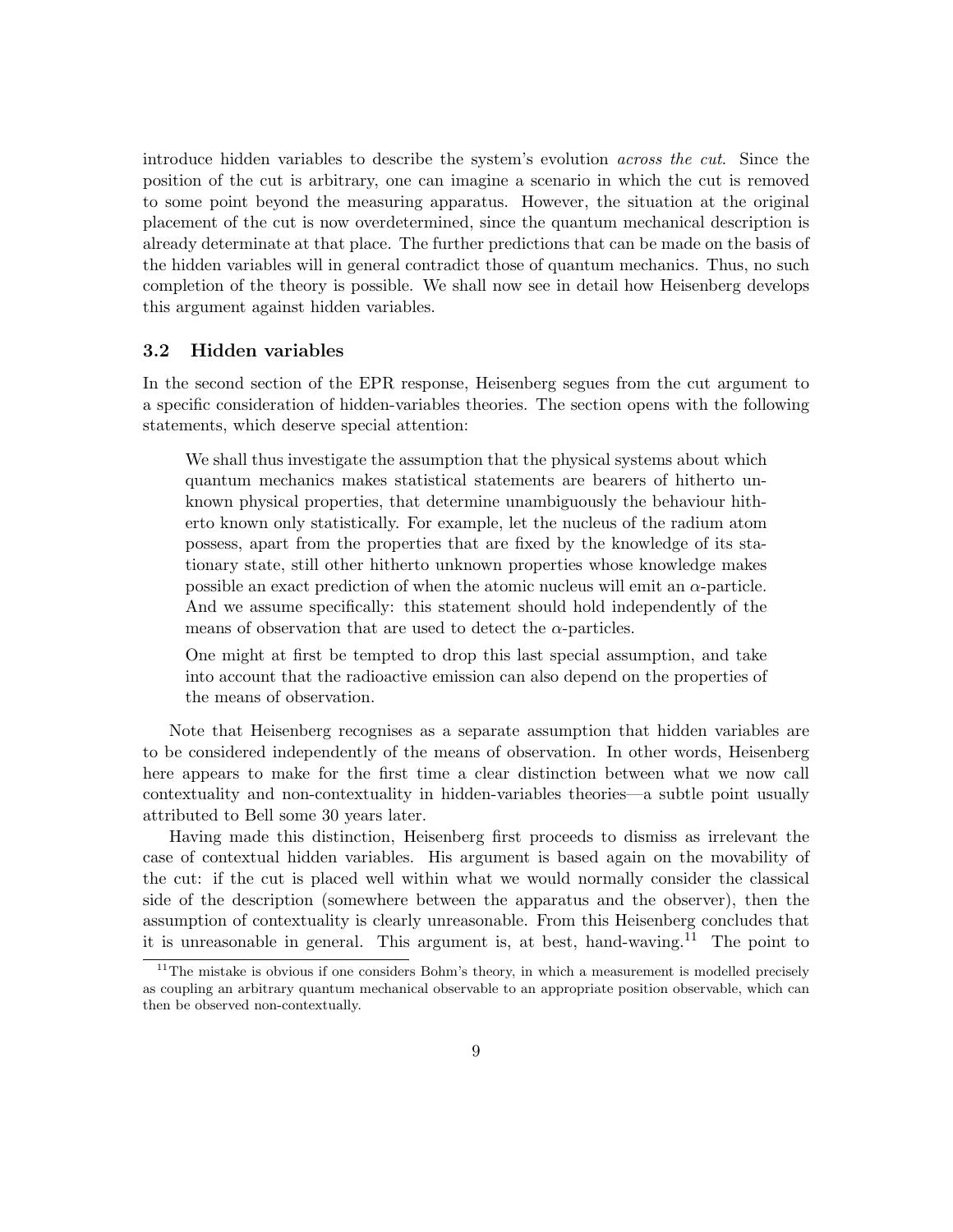note, however, is that Heisenberg recognises the importance of the assumption of contextindependence to the degree that an argument for the appropriateness of this assumption is warranted.

After concluding that the context-independence of hidden variables is a necessary assumption for any such theory, Heisenberg argues that even with this assumption, hiddenvariables theories will come into contradiction with the outcomes otherwise predicted by quantum mechanics. Recall case (i) from above, in which the cut is placed between the atomic system A and the first measuring device B. Under this arrangement, one has the freedom at B to measure either a variable  $q_A$  of system A or the conjugate variable—say,  $p_A$ . Assuming the existence of hidden variables at the placement of the cut, these will fix in particular the value of  $q_A$ . Now consider the situation in which the cut has been removed beyond B, and suppose we wish to measure  $p_A$ . The quantum-mechanical predictions for  $p_A$  will demand indeterminacy in the value of  $q_A$ , but this contradicts the existence of the hidden variables. Hence, no such completion of the theory can be made without violating the empirically well-confirmed predictions of quantum mechanics.<sup>12</sup>

One might paraphrase the last part of this argument as a restatement of what should be by now a familiar claim: the existence of hidden variables destroys interference—a claim much like the one found in Heisenberg's 1927 letter to Einstein. In fact, the thought experiment Heisenberg provides after giving the above general argument in his EPR draft is more or less identical to the thought experiment from his letter to Einstein in 1927, involving an  $\alpha$ -particle impinging on a diffraction grating. If the cut is placed at the screen, the existence of hidden variables at the grating will destroy the observed interference effects.

#### 3.3 Heisenberg and Hermann

Before discussing the role of mutually exclusive observational contexts in the final section of his paper, Heisenberg summarises the argument against hidden variables he has just given, adding that its contents are essentially captured by the idea of the causal completeness of quantum mechanics as discussed in Grete Hermann's essay, 'Die naturphilosophischen Grundlagen der Quantenmechanik' (1935, 1996). Hermann, a former student of Emmy Noether and an enthusiastic member of Nelson's neo-Kantian school, went to Leipzig in 1934 for the express purpose of reconciling a neo-Kantian conception of causality with the new quantum mechanics. While in Leipzig, she had many discussions with Heisenberg and von Weizsäcker on questions concerning the philosophical interpretation of quantum mechanics. In the letter to Pauli accompanying his EPR draft, Heisenberg mentions Hermann's essay—possibly the first instance of a careful philosophical treatment of this new theory. He writes:

<sup>&</sup>lt;sup>12</sup>Note that it is crucial for Heisenberg to consider both the movability of the cut and the possibility of measuring different observables. If only  $q_A$  were to be measured, then no contradiction would ensue, since no further interference is required even in the quantum mechanical description.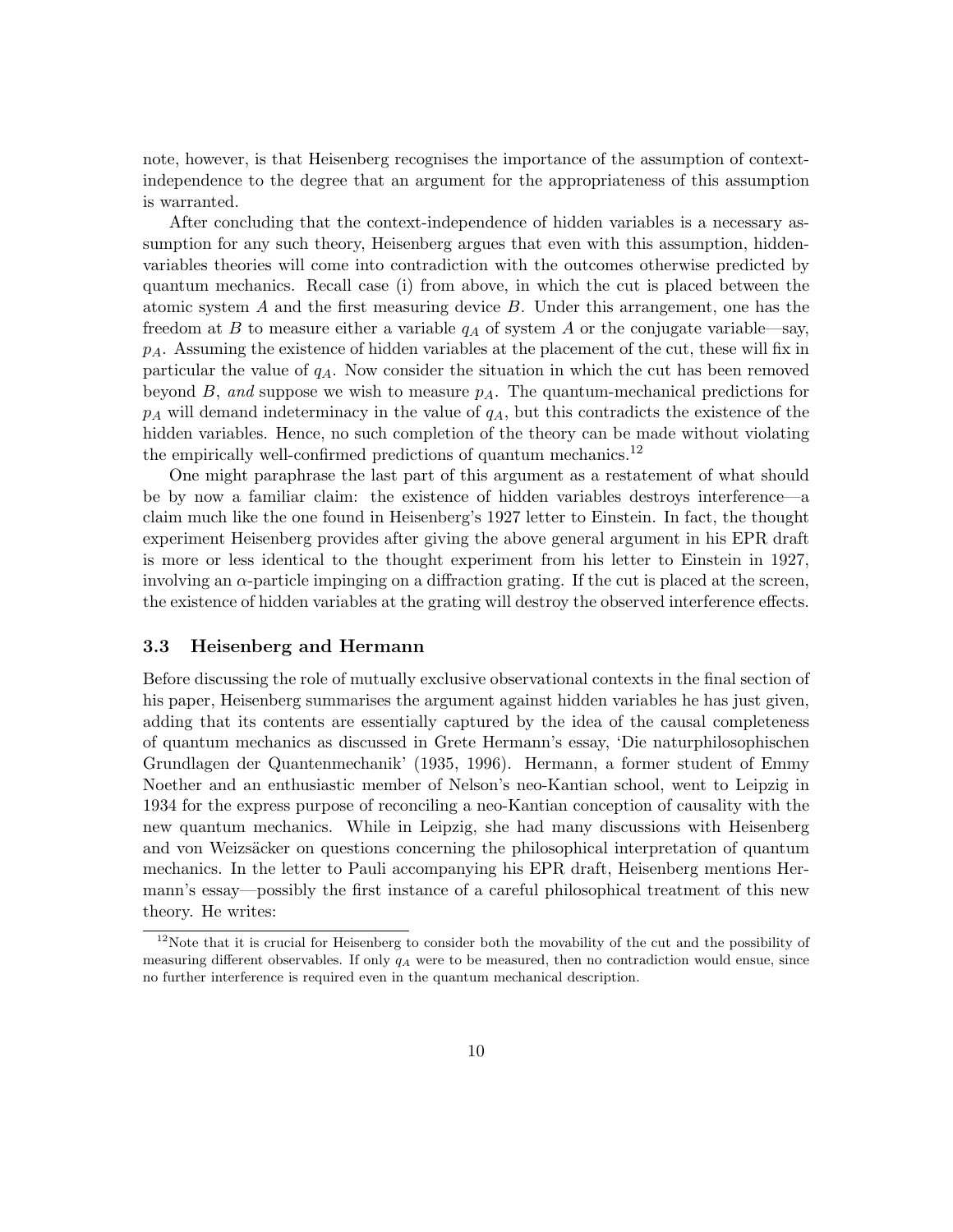In particular I would like to deal with the question of the incompleteness of quantum theory. By the way, on this point there has recently appeared a halfphilosophical essay by Miss Grete Hermann, which has grown out of discussions in Leipzig, and which on the whole I find reasonable (but for the rationalist philosophical tendency).<sup>13</sup>

This is not exactly a ringing endorsement, although in the draft Heisenberg seems to agree with portions of her thinking. Exactly which portions, however, may prove difficult to reconstruct. One of Hermann's main claims in her essay is the consilience between causality and quantum mechanics, which she argues for by appeal to retroductive causation: although the cause for the appearance of a particular measurement result cannot be known prior to measurement, once the measurement has been made there is a univocal causal path that can be traced backwards to explain the given result. In this sense, according to Hermann, quantum theory is already causally complete, and thus in no need of supplementation with hidden variables, and Heisenberg appears to agree with this diagnosis.

But there is more to Hermann's essay that deserves mention here, as it relates directly to the larger context of Heisenberg's aim of arguing against the possibility of hidden variables. In her essay, Hermann devotes an entire section to a critique of von Neumann's (1932) impossibility proof for hidden variables—the section is titled 'Der Zirkel in Neumanns Beweis'. In this section, Hermann argues for a logical circularity in von Neumann, stating that the linearity assumption in the case of non-commuting observables is unjustified, and that in fact it characterises quantum mechanical states; thus von Neumann's proof becomes circular. Hermann's critique is similar in parts to that of Bell (1966), on which more will be said below.

Since Heisenberg evidently knew of Hermann's work, it is at least curious that he does not mention either this aspect of Hermann's work in his discussion of hidden variables, or in fact von Neumann's proof specifically (although he does cite von Neumann's book at the beginning of his draft, but not in connection to hidden variables).<sup>14</sup> We shall return to this riddle in the next section.

<sup>&</sup>lt;sup>13</sup>'Inbesondere würde ich gern die Frage der Unvollständigkeit der Quantentheorie behandeln. Übrigens ist über diesen Punkt neulich eine halbphilosophische Abhandlung der Frl. Grete Hermann erschienen, die aus Diskussionen in Leipzig entstanden ist und die ich im Ganzen vernünftig finde (bis auf die philosophisch rationalistische Tendenz)' (Pauli 1985, p. 408).

<sup>&</sup>lt;sup>14</sup>The question of why Heisenberg neglected to mention both von Neumann and Hermann in his discussion of hidden variables has been raised also by L´ena Soler (2009) and Michael Seevinck (cf. his website, http://www.phys.uu.nl/igg/seevinck/, for a translation of 'Der Zirkel in Neumanns Beweis' and other work on Hermann). Both Soler and Seevinck consider various aspects of Hermann's work more fully. See in particular also Soler's introduction and commentary in Hermann (1996).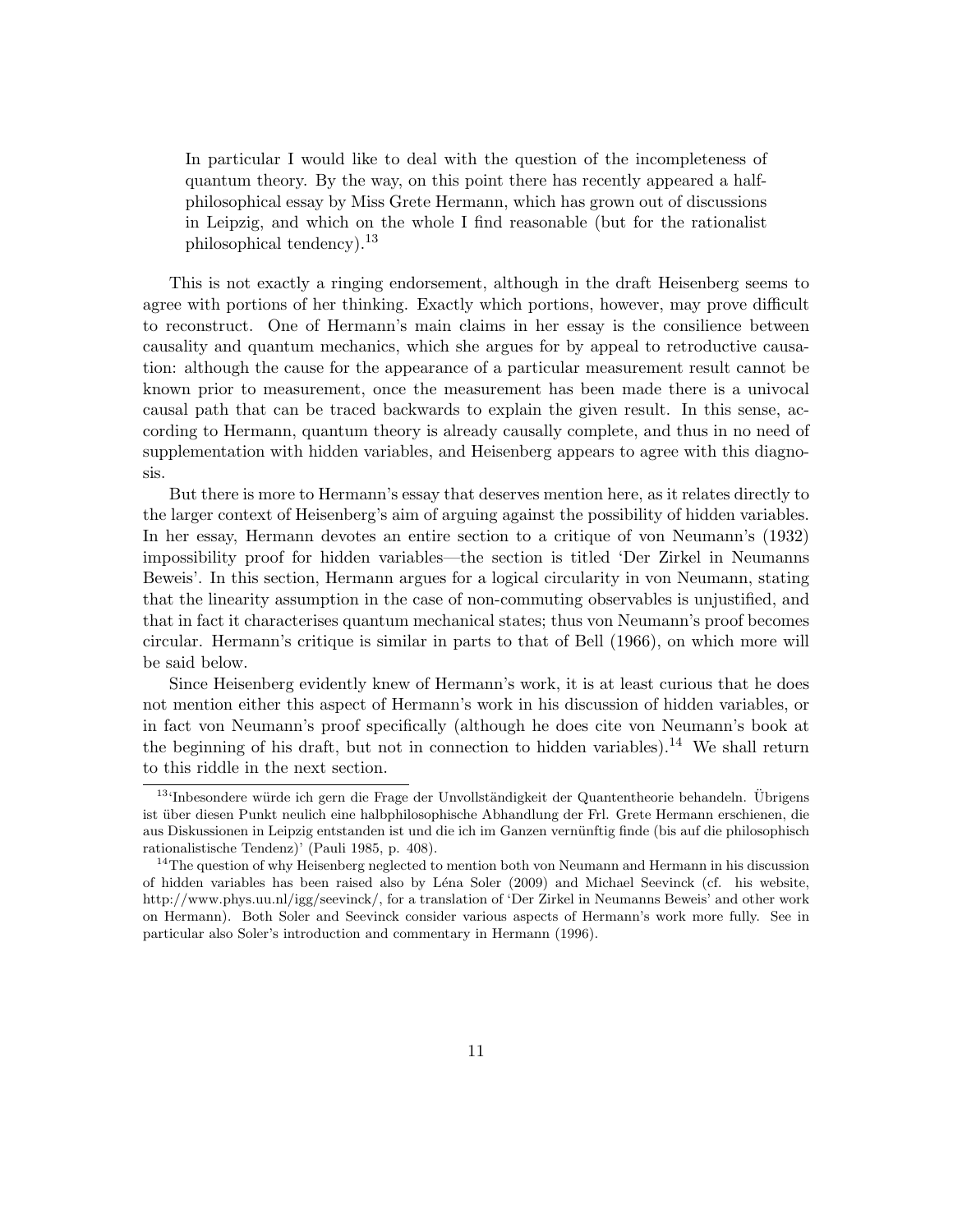### 4 Other 'no-go' arguments

We have identified three aspects of Heisenberg's approach to hidden variables in various writings between 1927 and 1935, namely the 'no-go' argument against hidden-variables theories, the treatment of interference and the cut argument. We believe that in considering specifically his 1935 draft and comparing it to his statements in earlier works, the relationships between these three aspects of his thinking become clearer. Specifically, we see how Heisenberg's account of interference shows that hidden variables are incompatible with interference phenomena; these considerations are then incorporated into a wider argument based on the movability of the cut, an argument he maintained well beyond 1935.

We now turn to other 'no-go' arguments against hidden-variables theories current at the time—specifically, von Neumann's proof and various related arguments used in particular by Pauli and Schrödinger, partly in print but mainly in correspondence. While we do not give a comprehensive assessment of Schrödinger's and Pauli's views on the subject, our discussion of these lesser-known arguments suggests that the core of von Neumann's result was more widely appreciated and understood than is the folk belief. In our next and final section, we shall then attempt to characterise Heisenberg's approach to hidden variables as compared to these other approaches.

#### 4.1 Von Neumann's proof

Von Neumann's impossibility theorem (1932, pp. 305–324 of the English translation) is a corollary of a wider theorem aimed at characterising possible ensembles of quantum mechanical systems. Von Neumann treats ensembles in terms of the associated expectation functionals on the observables. These expectation functionals are assumed to be positive, normalised and linear. Von Neumann states explicitly that linearity is operationally motivated only for commuting observables, and he states the general linearity condition as a separate assumption (pp. 308–309). On this basis, he then proves that expectation functionals are in one-to-one correspondence with quantum mechanical density operators.

Von Neumann then investigates homogeneous ensembles and dispersion-free ensembles. The former turn out to correspond to quantum mechanical vector states, which are not dispersion-free for all observables. But then it follows that there are no dispersion-free ensembles. This result is his impossibility proof. As a theorem, it is of course correct, but does it actually rule out hidden-variables theories?

The first criticism of von Neumann's assumption to have made a mark appears to have been J. S. Bell's in his celebrated 1966 paper. Bell pointed out not only that linearity is not operationally motivated, but that it is an unreasonable requirement to make on the hypothetical dispersion-free states. Indeed, for such states, it would imply that sums of eigenvalues of two non-commuting operators  $A$  and  $B$  should be eigenvalues of the sum  $A + B$ . However, this is impossible in general, and trivially so.

To see why this is the case, take the following example (Bell 1966). Consider the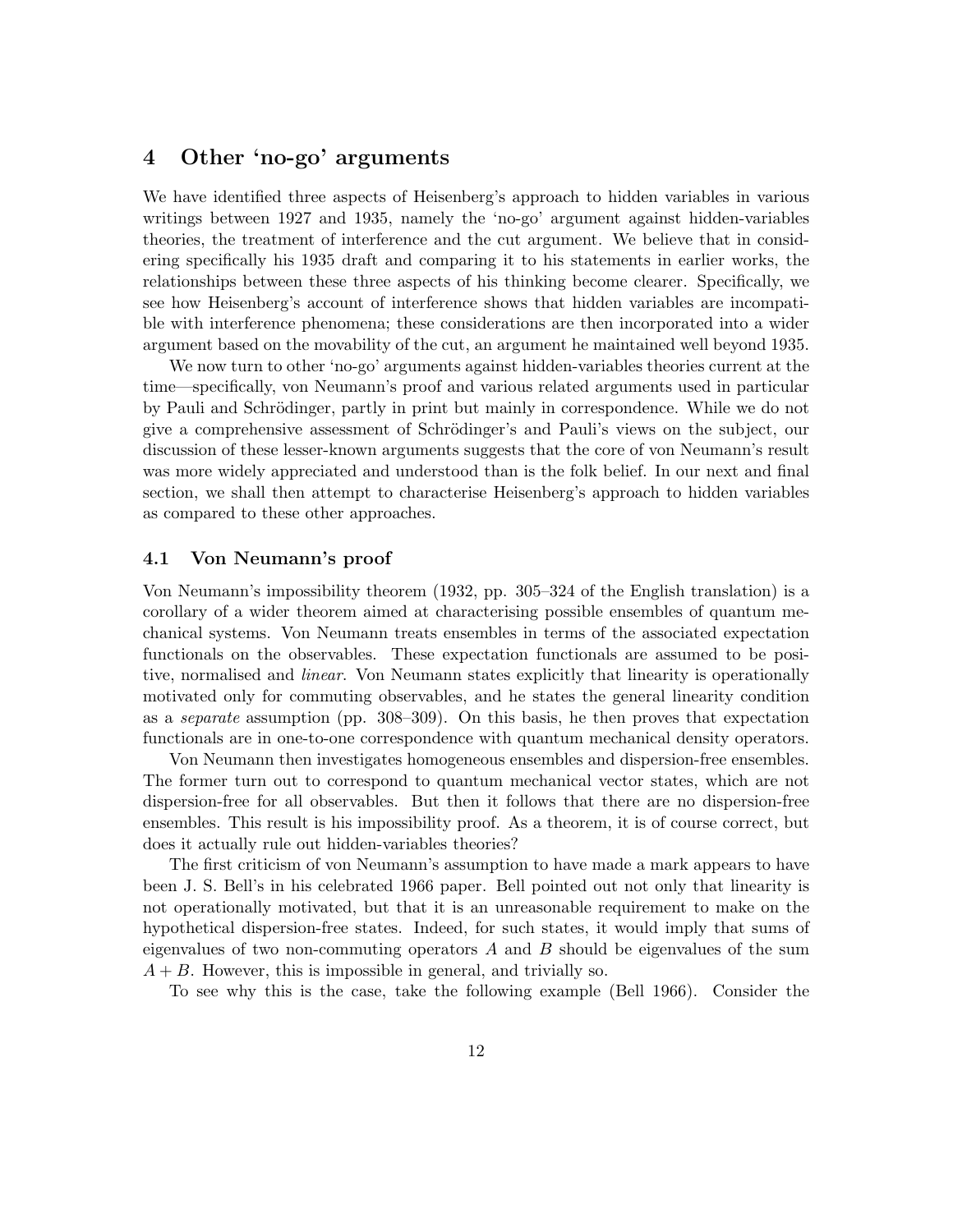operators  $\sigma_x$ ,  $\sigma_y$  and  $\sigma_x + \sigma_y$ . For a linear, dispersion-free state  $\lambda$ ,

$$
\langle \sigma_x + \sigma_y \rangle_{\lambda} = \langle \sigma_x \rangle_{\lambda} + \langle \sigma_y \rangle_{\lambda} , \qquad (7)
$$

where all terms need to be eigenvalues of the given observables. But the left-hand side takes the possible values  $\pm\sqrt{2}$ , while the right-hand side takes the possible values  $-2,0,+2$ , so that (7) cannot be satisfied at all.

According to the folklore, von Neumann's reputation was such and his mathematical sophistication was so far beyond the capabilities of the average physicist, that everyone believed his theorem did rule out hidden-variables theories until Bell's criticism over 30 years later. (Note that this did not prevent Einstein, Podolsky and Rosen from developing their incompleteness argument in 1935, nor Bohm from developing his hidden-variables theory in 1952!)

Thus far the folklore. We have seen already that as early as 1935 Grete Hermann had criticised in print von Neumann's general linearity assumption as being unmotivated (and essentially begging the question). We now wish to point out that, also in 1935, both Pauli and Schrödinger in correspondence (and Schrödinger in print!) presented arguments quite similar to Bell's, though not as criticisms of von Neumann, but rather as 'quick and dirty' arguments against the possibility of hidden variables.

#### 4.2 Schrödinger and Pauli

We shall now see that other arguments establishing directly the corollary of von Neumann's theorem seem to have been in the air at the time of Heisenberg's draft. In the summer of 1935, Schrödinger engaged a number of physicists in correspondence on the EPR paradox, and arguments of this kind appear in three of these letters, as follows.<sup>15</sup> Pauli gives one in a letter to Schrödinger of 9 July (Pauli 1985, pp.  $419-422$ ), written exactly one week after Heisenberg had sent his EPR draft to Pauli; and Schrödinger gives two such arguments in his correspondence with Einstein.<sup>16</sup> (This correspondence is rather more famous for containing Einstein's opinion of the EPR paper and his own preferred version of the incompleteness argument, as well as for discussions related to Schrödinger's cat; see for instance Fine (1986)). Schrödinger also presented versions of these two arguments in print, respectively in his well-known paper on entanglement (1935a) and his celebrated 'cat' paper (1935b). We suggest that the significance of these arguments has not yet been appreciated.

Here is Pauli's argument. He first states (Pauli 1985, p. 421, entire passage emphasised in the original):

<sup>&</sup>lt;sup>15</sup>This paper is part of a wider book-size project based around the translation and commentary of this correspondence and other materials relating to the historical debate on the EPR paradox.

<sup>&</sup>lt;sup>16</sup>Pauli to Schrödinger, 9 July 1935, Schrödinger to Einstein, 19 August 1935 and 4 October 1935, Archive for the History of Quantum Physics, microfilm 92, section 2 (all in German).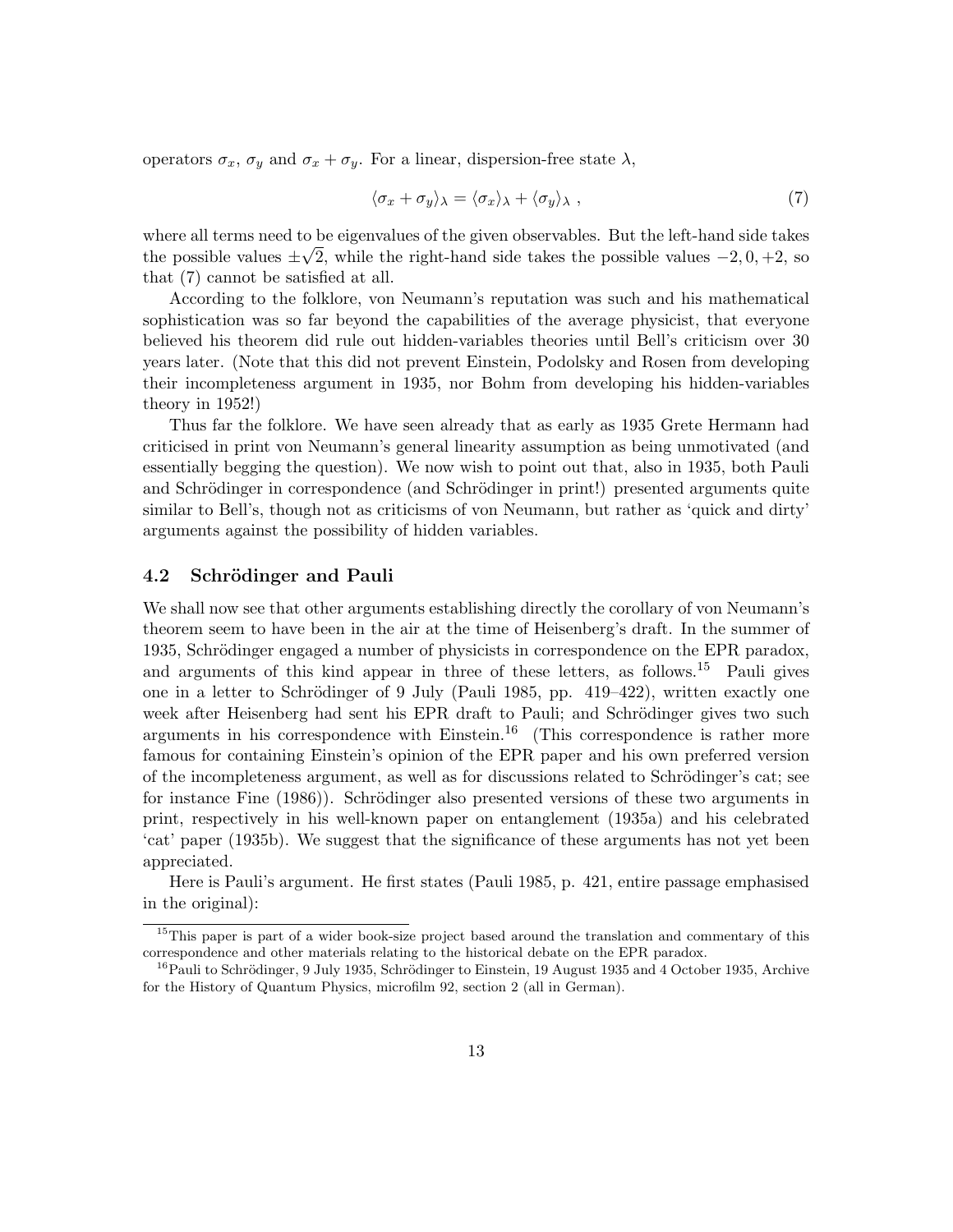[I]f one subdivides the quantum mechanical ensembles in subensembles and in the latter simultaneously assigns numerical values, with greater accuracy than the uncertainty relation allows, to quantities A, B belonging to non-commuting operators, then one comes into conflict with statistical claims of quantum mechanics about the total ensemble.<sup>17</sup>

He then presents the argument in detail for the following case. Take a pure ensemble with given momentum, and imagine dividing it into subensembles according to different values of position. (Note that in order to reproduce the quantum mechanical predictions, one will need these values of position to be distributed uniformly in the ensemble.) In this way it is possible to reproduce the separate *expectation values* of functions of  $P$  and  $Q$ , and (thus) also of a sum  $F = F_1(P) + F_2(Q)$ . But it is not possible in general to reproduce the *distribution* for the values of  $F$ , thus also it is not possible in general to reproduce the quantum mechanical dispersion of  $F$ . As specific examples in which the distribution of values in the mixture of hidden states is different from that given by the pure quantum mechanical state, Pauli uses the energy of the harmonic oscillator,  $F = P^2 + \omega^2 Q^2$ , and the angular momentum,  $F = P_x Q_y - P_y Q_x$ , for both of which the distribution of values would be continuous in the mixture of hidden states, and discrete in the pure quantum state.

Pauli's argument could be said to be less forceful than Bell's, because the contradiction derived by Bell is at the individual level, while Pauli's is merely at the ensemble level (as he states, a contradiction with statistical claims of quantum mechanics). Still, Pauli's argument is perfectly valid. But that is not the end of the story.

Indeed, Schrödinger developed the argument further in his letter of 19 August to Einstein, deriving a contradiction already at the individual level. The argument was then repeated in his paper on entanglement, in the following passage (Schrödinger 1935a, pp. 560–561, notation adapted):

One might presume [...] that the answer prepared for the variable  $F(Q, P)$  is simply  $F(q, p)$ , if q and p are those prepared for Q and P respectively. But this is not so. For consider, e.g., the series of observables

$$
F(Q, P, b) = \frac{1}{b}P^2 + bQ^2 ,
$$

where b is to be a positive c-number parameter. With every value for b we are confronted with a new observable, to which an answer must be pending. Moreover the answer must be, irrespective of  $b$ , an odd integral multiple of  $\hbar$ (though not necessarily independent of  $b$ ). This shows plainly that all these answers cannot conform to the results which would be obtained by inserting into the expression the same pair of c-numbers,  $p$  and  $q$  [...].

<sup>&</sup>lt;sup>17'</sup>[W]enn man die quantenmech[anischen] Kollektive in Teilkollektive zerlegt und in den letzteren mit größerer Genauigkeit zu nicht vertauschbaren Operatoren gehörenden Größen A, B simultan Zahlwerte zuordnet als die Unsicherheitsrelation zuläßt, so kommt man mit statistischen Aussagen der Qu[anten]mechanik über das Gesamtkollektiv in Konflikt.'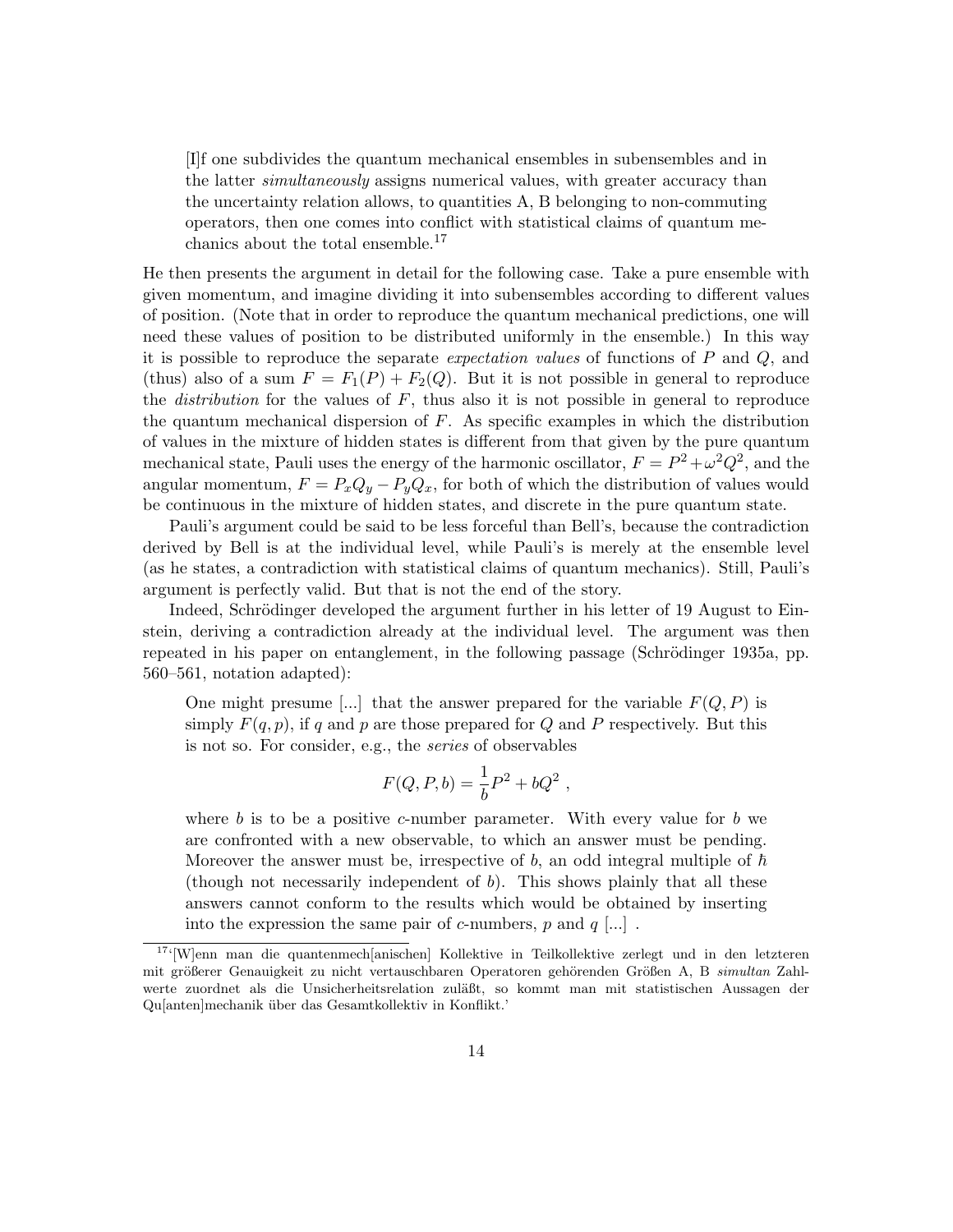The point here is not only that  $F$  has to take certain discrete values for any allowable pair of values of P and  $Q$ , but that for any fixed pair of such values, i.e. at the individual level, F has to take one or other of these discrete values for all real, positive values of b (i.e. the energy of an oscillator has to be quantised for all possible values of the mass). And this is indeed impossible. (For instance, think of different rational and irrational values of b.) Thus, Schrödinger shows that, at the individual level, the constraints on the hidden states are strictly incompatible with the requirement that observed values of quantum mechanical observables be eigenvalues of the corresponding operators, much as Bell did with his simple spin example.<sup>18</sup>

Schrödinger's argument here appears to have gone unnoticed. Fine (1986, chapters 3 and 5) mentions it briefly in his analysis of the Einstein-Schrödinger correspondence, but makes very little of it. In the paper on entanglement, it comes as a brief remark after Schrödinger has proved one of his main results, namely that the EPR state is maximally correlated, so that the EPR argument can be applied to infer the existence of values for all observables. Schrödinger is thus pointing out the puzzling fact that, on pain of contradiction, these values cannot satisfy the functional relationships between observables.<sup>19</sup>

The argument may be hard to digest on a first reading, however. In his reply to Schrödinger,<sup>20</sup> even Einstein confessed he had not followed Schrödinger's argument. So, in the following letter of 4 October, Schrödinger apologised for having been so unclear, and rephrased the example. Specifically, Schrödinger takes angular momentum, and points out that, quantum mechanically, angular momentum takes quantised values with respect to an arbitrary axis, while if one breaks down an ensemble into hidden states, then (we emphasise: for each individual hidden state) the same quantised values will appear only if angular momentum is evaluated with respect to certain privileged axes. And Schrödinger comments: 'This is *terribly* trivial' ('Das ist *furchtbar* trivial').<sup>21</sup>

We see that Pauli and Schrödinger thought that a contradiction much like von Neumann's was perfectly obvious, given some simple (and at least classically natural) constraints on the hidden states. Pauli's argument is stated in terms of a statistical contradiction, while Schrödinger's obtains at the individual level, much like Bell's.

But are the constraints considered by Pauli and Schrödinger the same as those con-

<sup>18</sup>Note that Bell's example is simpler partly because he uses a two-dimensional Hilbert space, while Pauli's and Schrödinger's arguments require infinite dimensions, indeed use position, momentum and functions thereof.

 $19$ The next sentence is also suggestive, since Schrödinger seems to consider seriously the possibility that these values might indeed exist without obeying the functional relationships, which is another (modern) sense in which hidden variables can be contextual: 'Our complete lack of insight into the relationship between the different answers in one system is all the more bewildering, since we have proved, on the other hand, that the one-to-one correspondence between the answers of the two systems necessarily extends to all pairs of observables whenever it holds for two of them' (1935a, p. 561).

<sup>&</sup>lt;sup>20</sup>Einstein to Schrödinger, 4 September 1935, Archive for the History of Quantum Physics, microfilm 92, section 2 (in German).

<sup>&</sup>lt;sup>21</sup>This version of the argument is then repeated in print in Schrödinger's 'cat' paper (Schrödinger 1935b).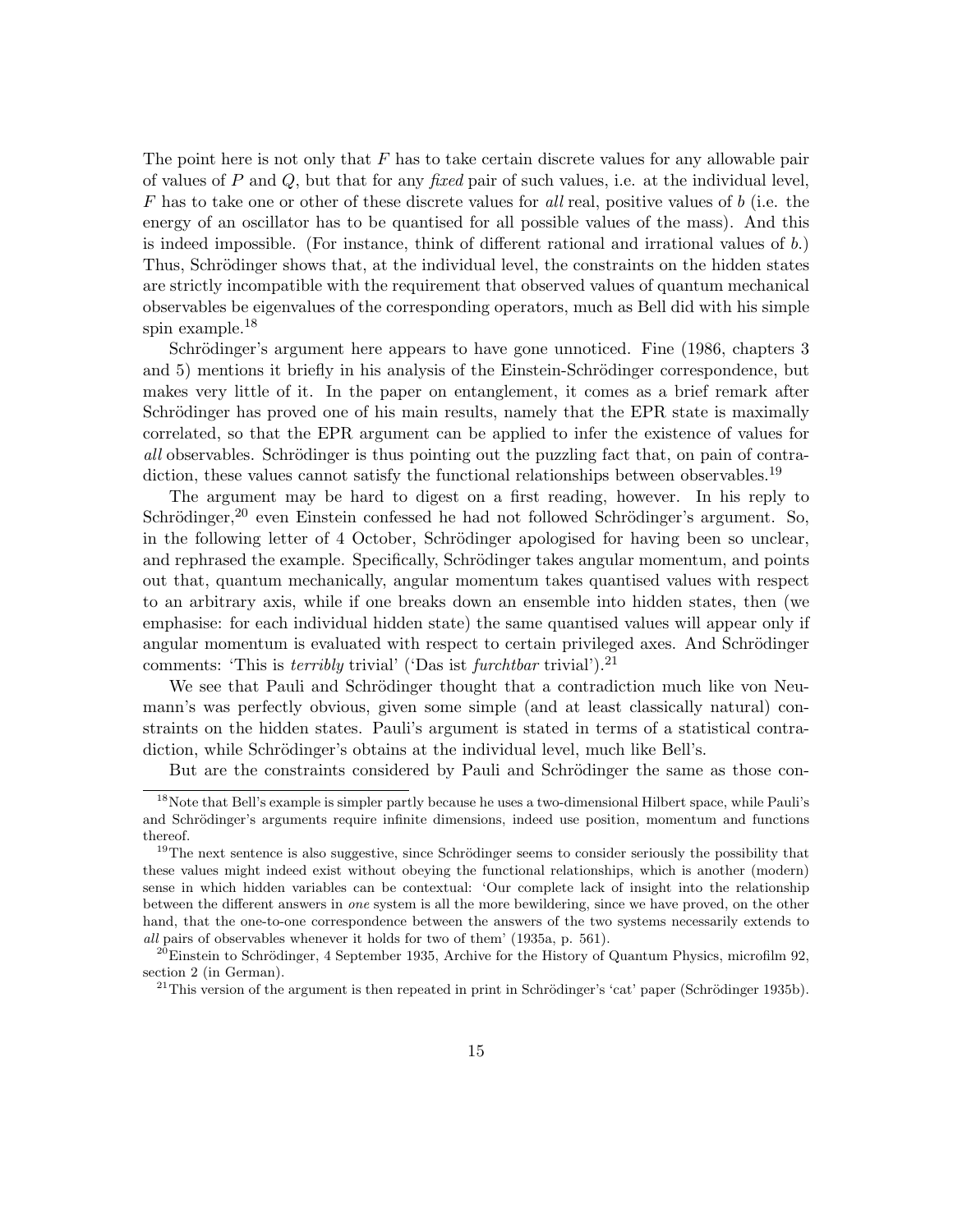sidered by von Neumann, Hermann and Bell? It appears that the assumptions used by Pauli and Schrödinger are the following: that the hidden states are dispersion-free, and that they respect the functional relations between observables (or at least between suitably symmetrised ones)—as opposed to linearity and dispersion-freedom, as assumed by von Neumann. How do these relate to each other? The assumption about functional relationships trivially implies the assumption of linearity. But, conversely, linearity and dispersion-freedom together imply also the respect of functional relationships. Thus, Pauli and Schrödinger (whether or not they were explicitly aware of the fact) were using the same constraints as von Neumann to derive (much more directly) a contradiction between hidden-variables theories and quantum mechanics.

The proof of the converse implication is straightforward. What one needs to show is that for any (symmetrised) polynomial  $f(P,Q)$  and for any linear and additive state  $\lambda$ ,

$$
\langle f(P,Q)\rangle_{\lambda} = f(\langle P\rangle_{\lambda}, \langle Q\rangle_{\lambda}). \tag{8}
$$

The result then follows by extension to power series. But (8) can easily be demonstrated by induction on the degree  $n$  of the polynomial. It suffices to show it for special polynomials of the form  $f(P,Q)X+Xf(P,Q)$ , where  $X=P$  or  $X=Q$ , and f is a polynomial of degree  $n-1$ . And indeed, if  $\lambda$  is linear and dispersion-free, we have

$$
\left\langle f(P,Q)X + Xf(P,Q)\right\rangle_{\lambda} = \left\langle (f(P,Q) + X)^2 - f(P,Q)^2 - X^2 \right\rangle_{\lambda} =
$$
  
= 
$$
\left(\langle f(P,Q)\rangle_{\lambda} + \langle X\rangle_{\lambda}\right)^2 - \langle f(P,Q)\rangle_{\lambda}^2 - \langle X\rangle_{\lambda}^2 =
$$
  
= 
$$
\langle f(P,Q)\rangle_{\lambda}\langle X\rangle_{\lambda} + \langle X\rangle_{\lambda}\langle f(P,Q)\rangle_{\lambda},
$$
 (9)

and the result follows. Pauli's and Schrödinger's arguments thus establish directly the corollary of von Neumann's theorem by pointing out that some classically natural algebraic constraints and the assumption of dispersion-freedom (jointly equivalent to von Neumann's assumptions) are incompatible with quantum mechanics.

This is not to say that Pauli and Schrödinger thought of these assumptions as being unreasonable, as Bell would later argue. Pauli certainly presents his version as a bona fide argument against the existence of hidden variables. And in the absence of an alternative picture of what hidden-variables theories should be, it might be hard to come to think of these assumptions as unreasonable (despite the fact that Pauli had just seen the distinction between contextual and non-contextual hidden-variables theories in Heisenberg's draft!).<sup>22</sup> It is unclear how seriously Schrödinger took his own version of the argument, but he presents it at least as a puzzle for a hidden-variables theory, and as a very obvious point to boot.

 $^{22}$ As a matter of fact, we are not aware of how Pauli reacted to Heisenberg's arguments in the draft.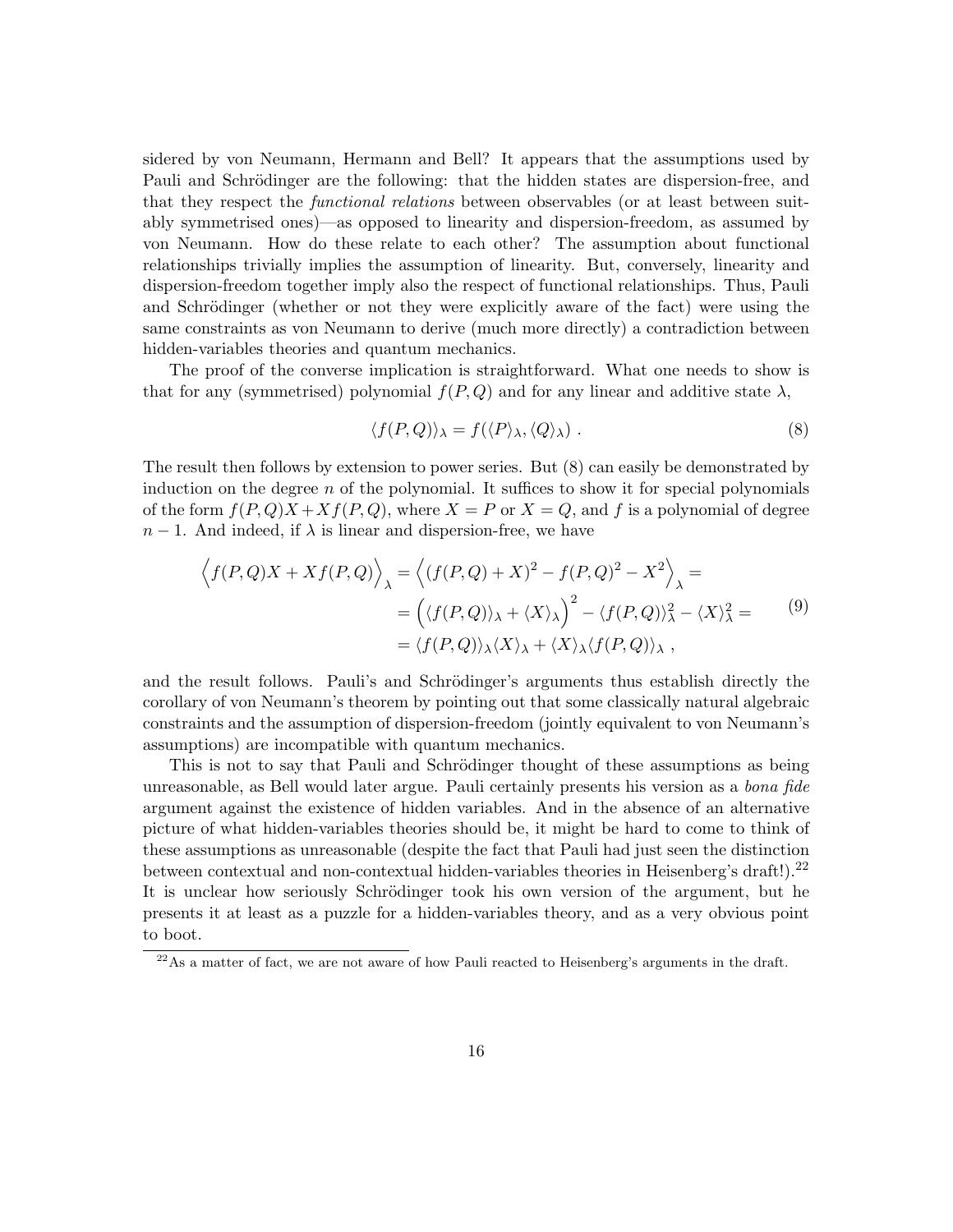### 5 Static and dynamical approaches to hidden variables

On the strength of our analyses of the approaches by Heisenberg and by others to the question of hidden variables, we can now attempt to define what is characteristic of these approaches, and how they differ.

All the approaches we have considered argue for contradictions between the predictions of a hidden-variables theory and those of quantum mechanics, but the contradiction arises differently for Heisenberg than for the other authors we have mentioned.

Von Neumann's, Schrödinger's and Pauli's arguments all have in common that they consider algebraic constraints on possible value assignments at a single time, and find that these constraints are in conflict with the requirements of quantum mechanics. This is a familiar strategy from later discussions of (non-contextual) hidden variables. One could characterise these as static approches.

By contrast, Heisenberg's approach is dynamical: according to Heisenberg, the existence of hidden variables at one time will destroy interference effects at later times, and in this way engender a conflict with the quantum mechanical predictions. Heisenberg is also the only author at this time who (even if briefly) considers that hidden-variables theories might be contextual, in the sense of a joint dependence of measurement results on both the hidden variables and the measurement context. These two aspects may well be connected: dependence on the measurement context is a dynamical feature of hidden-variables theories, and its possibility may have been realised by Heisenberg precisely because he thought of hidden-variables theories in dynamical terms, in terms of how hidden variables could produce or fail to produce results of measurements, rather than in terms of how they might abstractly define values for all quantum mechanical observables.<sup>23</sup>

One might speculate further as to what Heisenberg thought of von Neumann's proof and of any other arguments he may have been aware of, and of how his approach differed from other approaches. Indeed, he was presumably aware at least of von Neumann's proof and Hermann's criticism of it, and it is to be expected that he would have heard Pauli's arguments against hidden variables directly (even if perhaps only in reaction to his draft).

Perhaps Heisenberg thought that his approach was sufficiently different from von Neumann's (and others) that he need not worry about Hermann's criticism. Indeed, it appears that for Heisenberg, the mere existence of hidden values for at least one observable other than the one being measured guarantees a contradiction with quantum mechanics, irrespective of any constraints placed on such values. Heisenberg may have thought that Hermann's criticism was perfectly justified, and that his own approach was both less trivial and more to the point. Hermann's criticism of von Neumann is to be read within the larger context of her paper, in which she herself argues against the possibility of hidden variables, be-

 $23$ Although, as we have mentioned, experimental contexts play an important role already in Born and Heisenberg's 1927 Solvay report, and although the topic of 'Bohrian' observational contexts appears in the final section of Heisenberg's 1935 draft, it is not clear whether in his mind there is any connection between such contexts and the above considerations of experimental context in hidden-variables theories.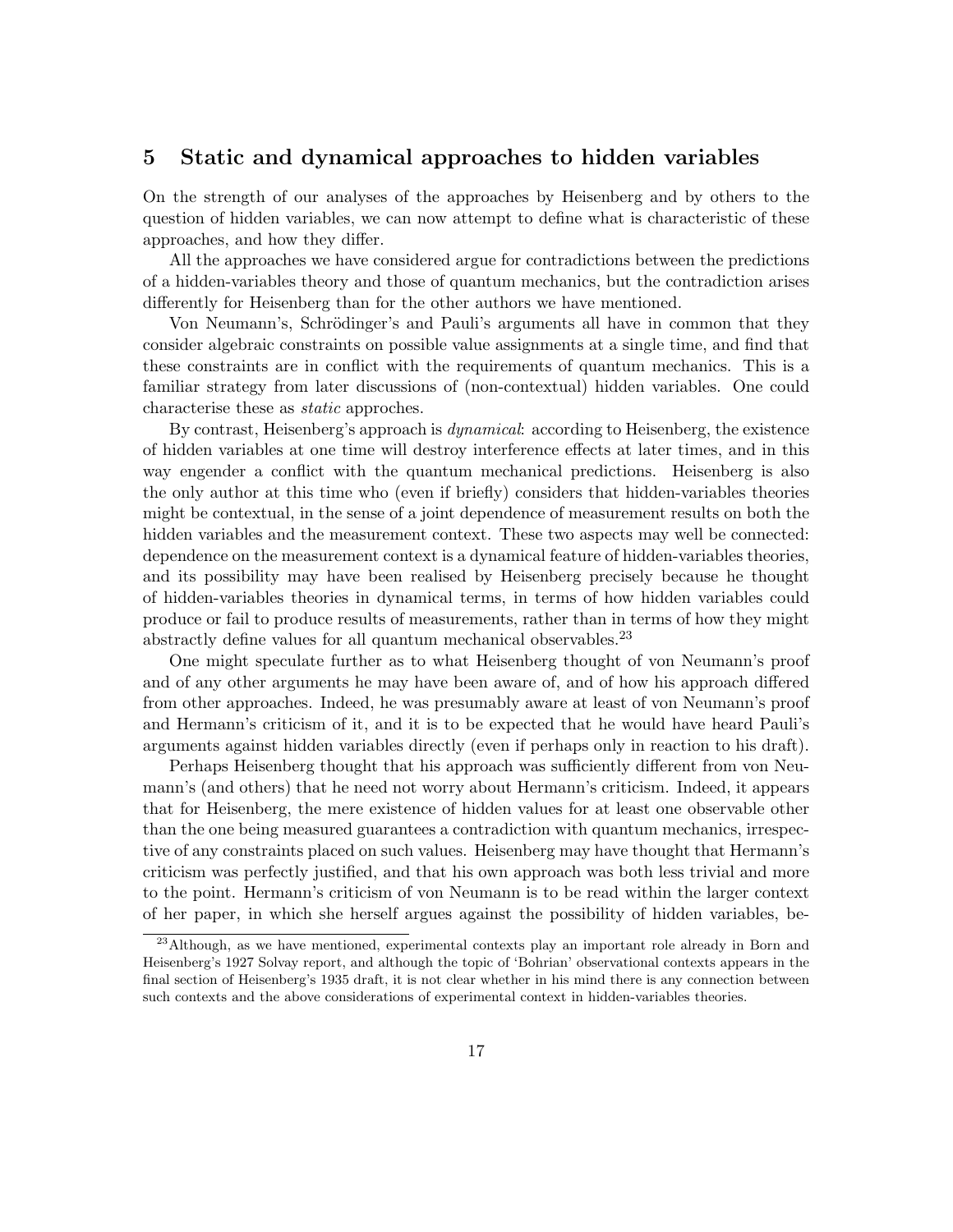cause quantum mechanics is already causally complete. Perhaps Heisenberg's remarks on Hermann in his 1935 draft indicate a much broader agreement between his approach and hers.

We hope in the above to have clarified at least in part Heisenberg's position on hiddenvariables theories, and some of the relevant context. Clearly, this paper has only scratched the surface of how Schrödinger, for instance, thought about hidden variables, or about the relation between Hermann's thought and Heisenberg's. We hope to address some of these issues in future work.

## Acknowledgments

We would like to thank Chris Timpson, Michiel Seevinck, Kristian Camilleri and Léna Soler for discussions and references. We especially thank Don Howard for setting one of us (EC) onto Heisenberg's 1935 draft in the first place, and for suggesting to us the collaboration out of which this paper has grown. Finally, we thank the anonymous referee for helpful comments.

### References

Bacciagaluppi, G. (2008), 'The statistical interpretation according to Born and Heisenberg', chapter 14 in C. Joas, C. Lehner and J. Renn (eds.), HQ-1: Conference on the History of Quantum Physics (Vols. I & II), MPIWG Preprint Series 350 (Vol. II), pp. 269–288. Also under www.mpiwg-berlin.mpg.de/en/resources/preprints.html .

Bacciagaluppi, G., and Valentini, A. (2009), Quantum Theory at the Crossroads: Reconsidering the 1927 Solvay Conference. Cambridge: Cambridge University Press, forthcoming. On-line draft at arXiv:quant-ph/0609184v1 .

Bell, J. S. (1964), 'On the Einstein-Podolsky-Rosen Paradox', Physics 1, 195–200.

Bell, J. S. (1966), 'On the problem of hidden-variables in quantum mechanics', Reviews of Modern Physics 38, 447–452.

Beller, M. (1999), Quantum Dialogue: The Making of a Revolution. Chicago: University of Chicago Press.

Belousek, D. W. (1996), 'Einstein's 1927 unpublished hidden-variable theory: its background, context and significance', Studies in History and Philosophy of Modern Physics 27, 437–461.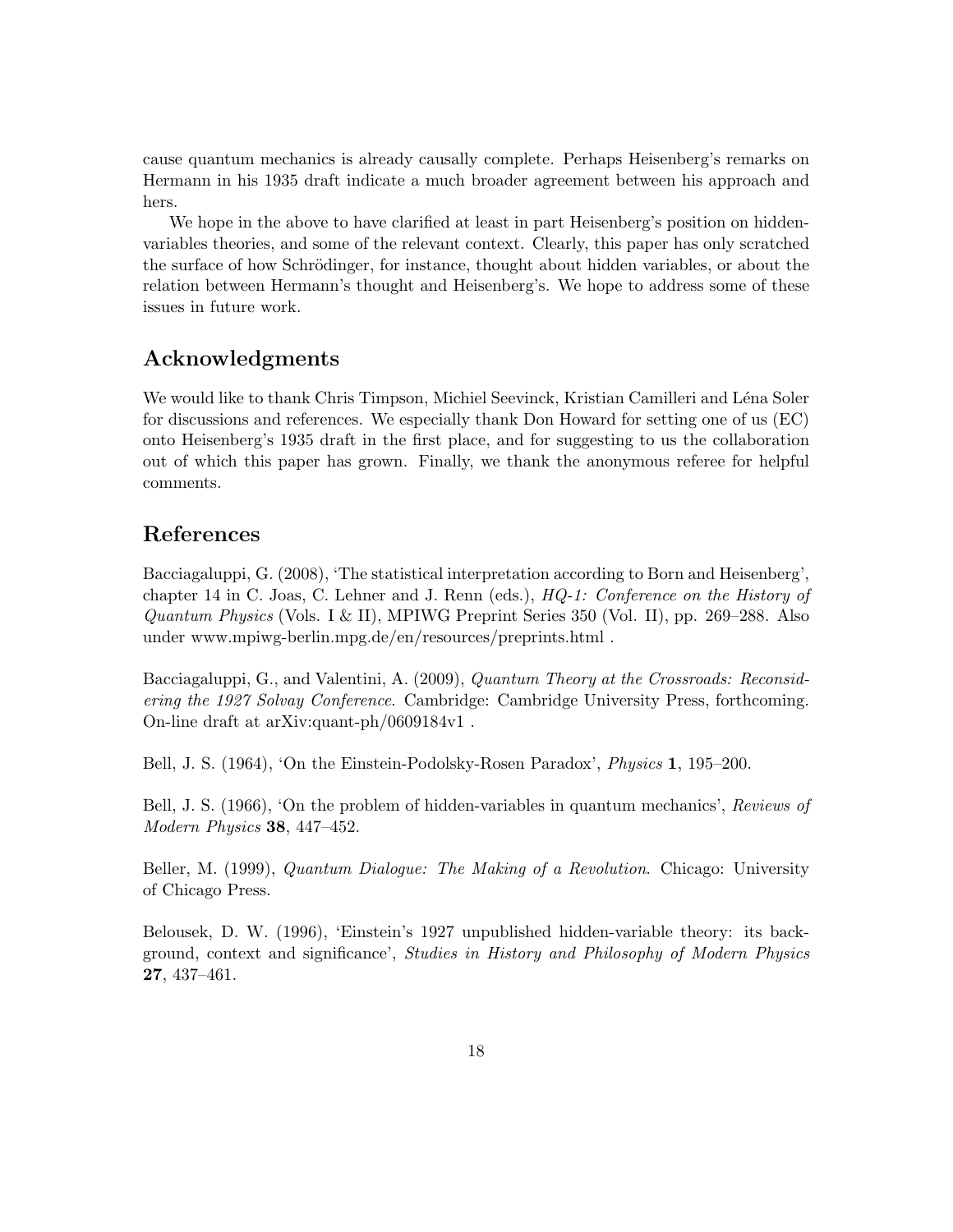Bohm, D. (1952), 'A suggested interpretation of the quantum theory in terms of "hidden" variables', Physical Review 85, 166-179, 180–193.

Bohr, N. (1935), 'Can quantum-mechanical description of physical reality be considered complete?', Physical Review 48, 696–702.

Bohr, N. (1949), 'Discussion with Einstein on epistemological problems in atomic physics', in P. A. Schilpp (ed.), *Albert Einstein: Philosopher-Scientist*, The Library of Living Philosophers, vol. VII. La Salle: Open Court, pp. 201–241.

Born, M. (1926), 'Das Adiabatenprinzip in der Quantenmechanik', Zeitschrift für Physik 40, 167–192.

Born, M., and Heisenberg, W. (1928), 'Quantenmechanik', in Lorentz (1928). Translated in Bacciagaluppi and Valentini (2009), pp. 408–447.

de Broglie, L. (1928), 'La nouvelle dynamique des quanta', in Lorentz (1928). Translated in Bacciagaluppi and Valentini (2009), pp. 374–407.

Einstein, A., Podolsky, B., and Rosen, N. (1935), 'Can quantum-mechanical description of physical reality be considered complete?', Physical Review 47, 777–780.

Fine, A. (1986), The Shaky Game: Einstein, Realism and the Quantum Theory. Chicago: University of Chicago Press.

Gleason, A. (1957), 'Measures on the closed subspaces of a Hilbert space', Journal of Mathematics and Mechanics 6, 885–893.

Heisenberg, W. (1927), 'Uber den anschaulichen Inhalt der quantentheoretischen Kine- ¨ matik und Mechanik', Zeitschrift für Physik 43, 172–198.

Heisenberg, W. (1930), The Physical Principles of the Quantum Theory. Chicago: University of Chicago Press.

Heisenberg, W. (1949), Wandlungen in den Grundlagen der Naturwissenschaft. Zürich: S. Hirzel Verlag.

Heisenberg, W. (1958), Physics and Philosophy: The Revolution in Modern Science. New York: Harper and Brothers.

Heisenberg, W. (1985), 'Ist eine deterministische Ergänzung der Quantenmechanik möglich?',